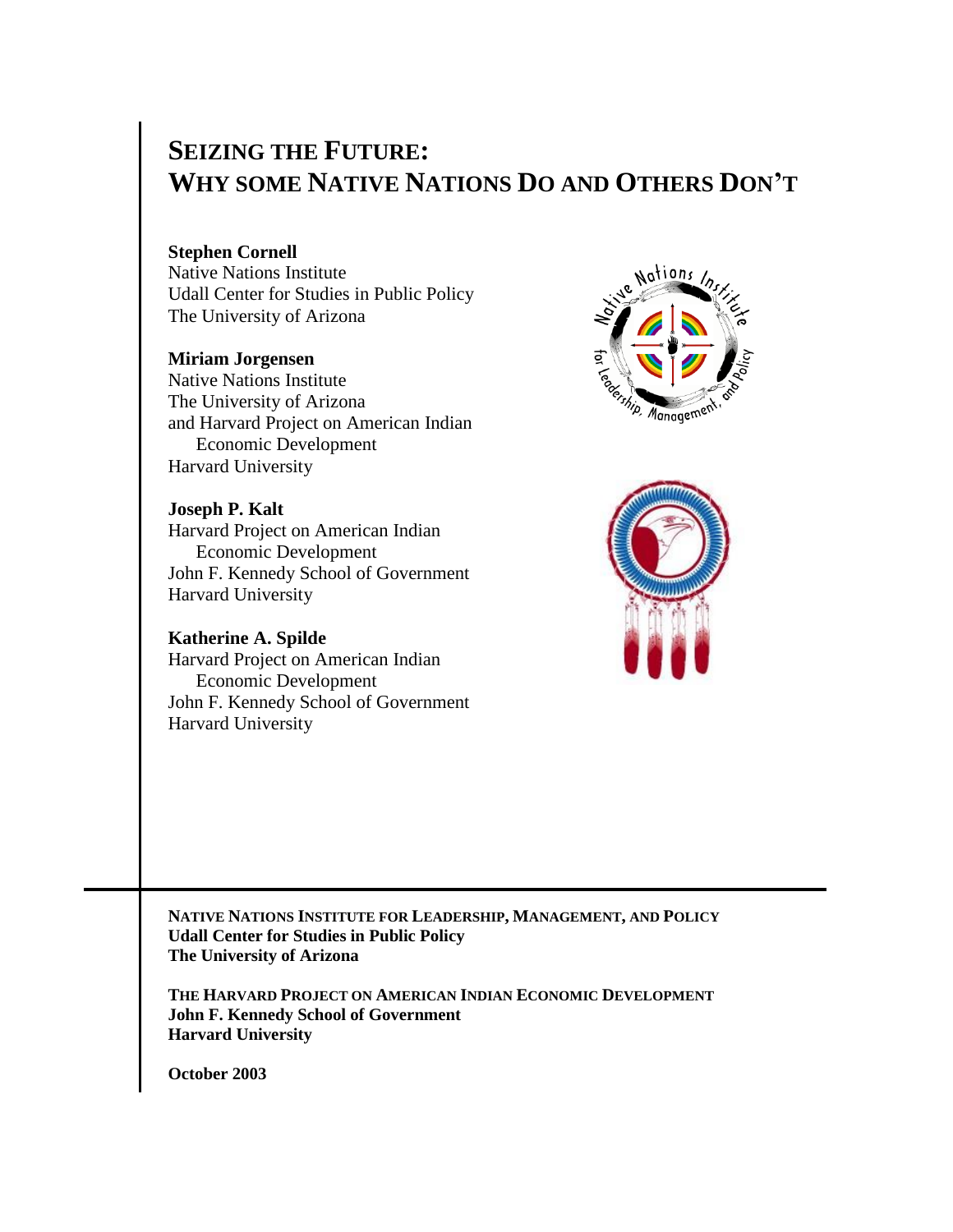# **SEIZING THE FUTURE: WHY SOME NATIVE NATIONS DO AND OTHERS DON'T**

#### **Abstract**

Both research and the experience among Native nations daily drive home the conclusion that the so-called "nation building" approach holds the keys to selfdetermined social, political, and economic development for indigenous communities. This approach emphasizes the critical role of asserting rights of self-rule and backing up those assertions with governing institutions that are legitimate in the eyes of the people and efficient in their operation. This study examines the question of why is it that some Native nations seize upon the nation building strategy and take effective control of their futures while others do not. We find that foundational change in a community arises when the external and internal conditions a people face interacts with their interpretations of their situation to produce a new, shared "story" of what is possible and how it can be achieved. The keys to changing a community's "story" are found in proactive decisions to alter internal and external situations, acquire concrete knowledge of the feasible, build on the community's cultural assets, and exercise leadership—especially in educating the people in a new vision.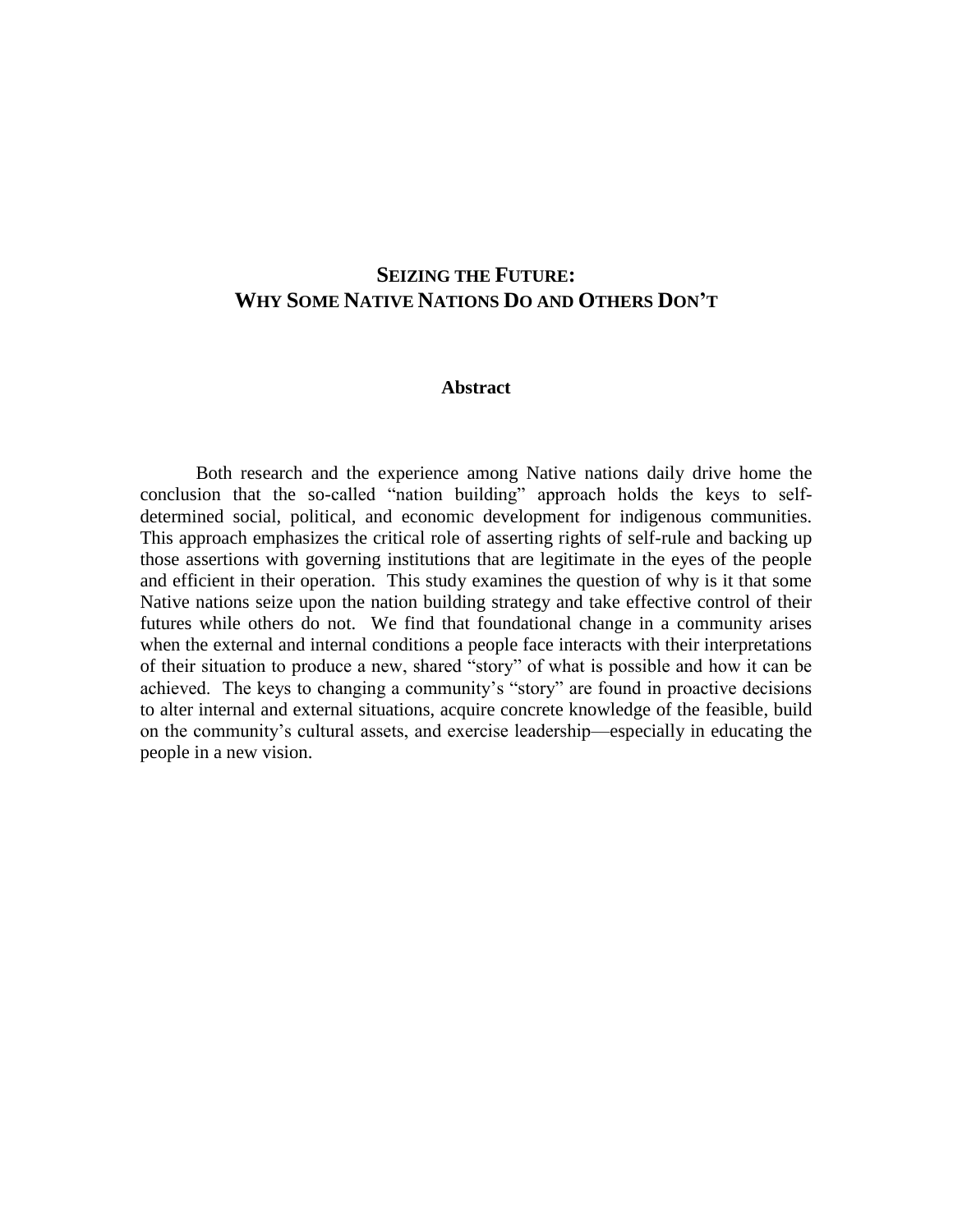# **SEIZING THE FUTURE: WHY SOME NATIVE NATIONS DO AND OTHERS DON'T**

Stephen Cornell, Miriam Jorgensen, Joseph P. Kalt, and Katherine A. Spilde<sup>1</sup>

## **I. BREAKING AWAY**

**Mississippi Choctaw.** Chief Phillip Martin of the Mississippi Band of Choctaw Indians would not take no for an answer. Over a period of three years, from 1975 to 1978, he sent out about 500 proposals to major businesses trying to get them to locate on Choctaw lands. But he not only sent out proposals. He also tackled educational problems, training a more skilled workforce, and social problems, and upgraded the reservation's inadequate infrastructure. Perhaps most importantly, he set out to create a sophisticated and professional tribal administration and a government that could demonstrate both fairness and competence. He was determined to make the reservation a place where both outsiders and tribal members would want to invest. Eventually, his efforts paid off. In 1978, his proposals began to succeed, and the tribe entered an era of unprecedented economic growth. Today, the Mississippi Choctaws have virtually eliminated unemployment on their lands and must turn to non-Indians by the thousands to work in Choctaw-owned factories, enterprises, schools, and government agencies. Chief Martin's determination played a major role. Says he, "No one told me I wasn't supposed to succeed."<sup>2</sup>

**Membertou First Nation:** In the mid-1990s, the band council of the Membertou First Nation in Nova Scotia decided the stop signs in their village should issue their command in the Mi'kMaq language of the people of Membertou. So, they went out and repainted the stop signs on their roads. In fact, they decided, the Membertou First Nation ought to run Membertou affairs from top to bottom. Beginning with symbolic changes like street signs, Membertou now proudly boasts its own fish processing business, its own food

<sup>1</sup> *Stephen Cornell,* Ph.D., is Professor of Sociology and of Public Administration and Policy and director of the Udall Center for Studies in Public Policy at The University of Arizona, and co-director of the Harvard Project on American Indian Economic Development at Harvard University. *Miriam Jorgensen,* Ph.D., is Associate Director for Research of the Native Nations Institute for Leadership, Management, and Policy at The University of Arizona and Research Director of the Harvard Project on American Indian Economic Development at Harvard University. *Joseph P. Kalt,* Ph.D., is Ford Foundation Professor of International Political Economy at the John F. Kennedy School of Government at Harvard University, co-director of the Harvard Project on American Indian Economic Development, and a Faculty Associate of the Native Nations Institute at The University of Arizona. *Katherine Spilde,* Ph.D., is a Senior Research Fellow at the Harvard Project on American Indian Economic Development at Harvard University. Discussions with colleagues have contributed significantly to the development of this paper. We would like to thank Kimberly Abraham, Alyce Adams, Amy Besaw, Meagan Cahill, Michelle Hale, Jeff Haydu, Nathan Pryor, Ian Record, Sarah Soule, and Jonathan Taylor for their insights and suggestions. We also are indebted to Dan Brant for suggesting the paper in the first place and to him and Judy Whiteduck for their comments on an earlier draft.

Ferrara (1998, p. 64).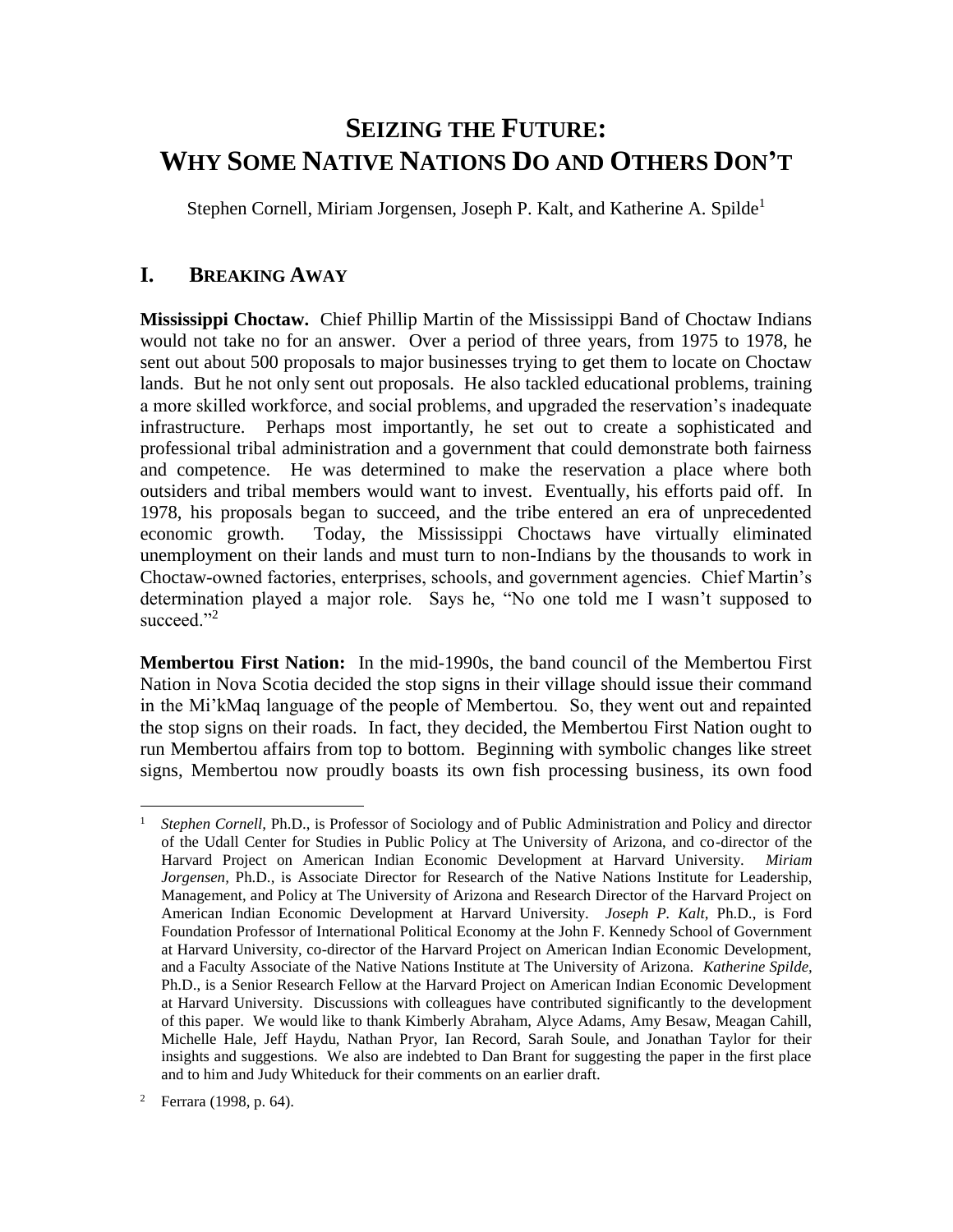service business, and a rapidly improving economy that can hold its own with non-Native communities throughout Canada. In 2002, the Mi'kMaq community of Membertou received official certification by the International Organization for Standardization (ISO), making it the first Indigenous Government in Canada, and likely the world, to meet these internationally recognized business standards. With ISO designation in hand, Membertou has entered into a formal partnership with Lockheed Martin Canada for the purpose of pursuing the federal government's \$2.8 billion maritime helicopter project.

**White Mountain Apache:** After decades of living under the thumb of the Bureau of Indian Affairs (BIA), in the mid-1960s the White Mountain Apache Tribe in Arizona told federal officials they were no longer needed at meetings of the tribal council; they could attend only upon invitation. The tribe would let the BIA know when it needed their advice. The tribe also barricaded a road and guarded it with armed men to stop the BIA from renewing non-Indian homesite leases on the shores of a tribal lake at a fraction of market value. The Bureau backed down. These and other tribal actions launched a renewal of tribal sovereignty that led to two decades of economic growth.

**Flathead:** During the 1980s, the Confederated Salish and Kootenai Tribes of the Flathead Reservation in Montana made key reforms to their tribal government, stabilizing the rule of law and professionalizing their management. Armed with both the necessary institutions and the desire to run their own affairs, they gradually took over many of the tasks of reservation governance previously carried out by—or under the close supervision of—the United States government. In the process they began building one of the most effective tribal governments in the U.S., reclaiming control of their lands and community and moving the tribe toward sustainable, successful economic development.<sup>3</sup> The kind of thick private sector economy, with retail and service industries owned by tribal citizens, that is so notably lacking on many First Nation reserves and U.S. reservations thrives at Flathead. The tribes' S&K Electronics operates under multi-million dollar defense and civilian contracts at the frontiers of electronic technology and is one of the fastest growing electronics firms in the United States.

**Akiachak:** In the 1980s and 1990s, the Native community of Akiachak, Alaska, set out to regain control of land and related resources and of education and other services long provided by the federal government. They established the Akiachak Tribal Court to resolve disputes, reorganized village government to improve performance, took over administration of many of the social services on which the community depends, and began to build new relationships with other Yup'ik communities in that region of Alaska. In the process they became a model of what Alaska Native villages could do to improve community welfare and expand political power.

<sup>3</sup> Cornell and Kalt (1997b).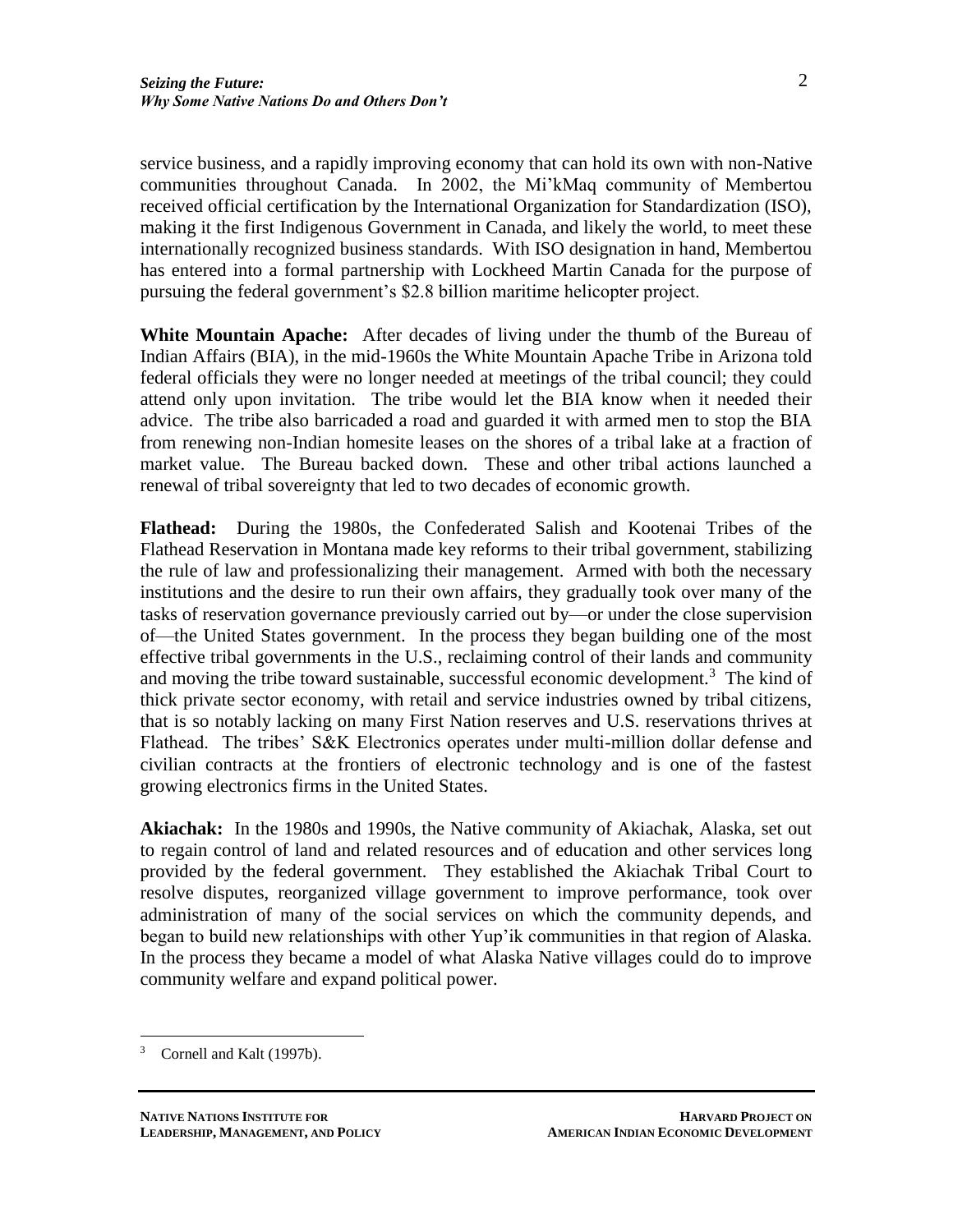# **II. WHY DO SOME NATIONS SEIZE THEIR FUTURES WHILE OTHERS DO NOT?**

These are not the only stories of nations breaking away from established patterns of poverty and powerlessness. A number of other Native nations in the United States and Canada also have taken action in recent years to regain control of their own affairs and build societies that work, launching new initiatives in areas ranging from constitutional reform to enterprise development, from reorganizing their relationship with federal governments to developing creative new strategies for addressing burdensome social problems. Many of these efforts succeeded, leading to a growing group of Native nations that not only are in the driver's seat in their own affairs but are remaking the future according to their own designs.

On the other hand, for each of these stories of successful assertions of selfgoverning power, there are other stories that tell a different tale. During these same years many other Native nations either took no comparable action at all to restore effective indigenous control of their societies, or initiated actions that went nowhere.

Why? Why do some nations act aggressively and effectively to seize control of their situations and reshape the world they live in while others spin their wheels, flail about, or do nothing at all?

These questions are prompted by the results of more than a decade and a half of research on economic development and governance among American Indian nations and other indigenous peoples. Starting in the mid-1980s, the Harvard Project on American Indian Economic Development and, in time, its sister organization, the Native Nations Institute for Leadership, Management, and Policy at the University of Arizona, set out to discover the necessary conditions for successful, self-determined economic development among indigenous nations in the United States. The research effort was prompted by the simple fact that some American Indian nations appeared to be much better at economic development than others. The research asked why.

The results are intriguing. Sustainable economic development, it turns out, is dependent not so much on economic factors such as education or natural resources or location as it is on a set of distinctly political factors. Three are of particular importance:

**Self-rule.** Native nations have to have genuine decision-making power over their own affairs, from the organization of their governments to the management of their resources, from mechanisms of dispute resolution such as courts to the administration of community programs. This doesn't mean they have to control everything themselves. Some decisions may be made jointly with outsiders, from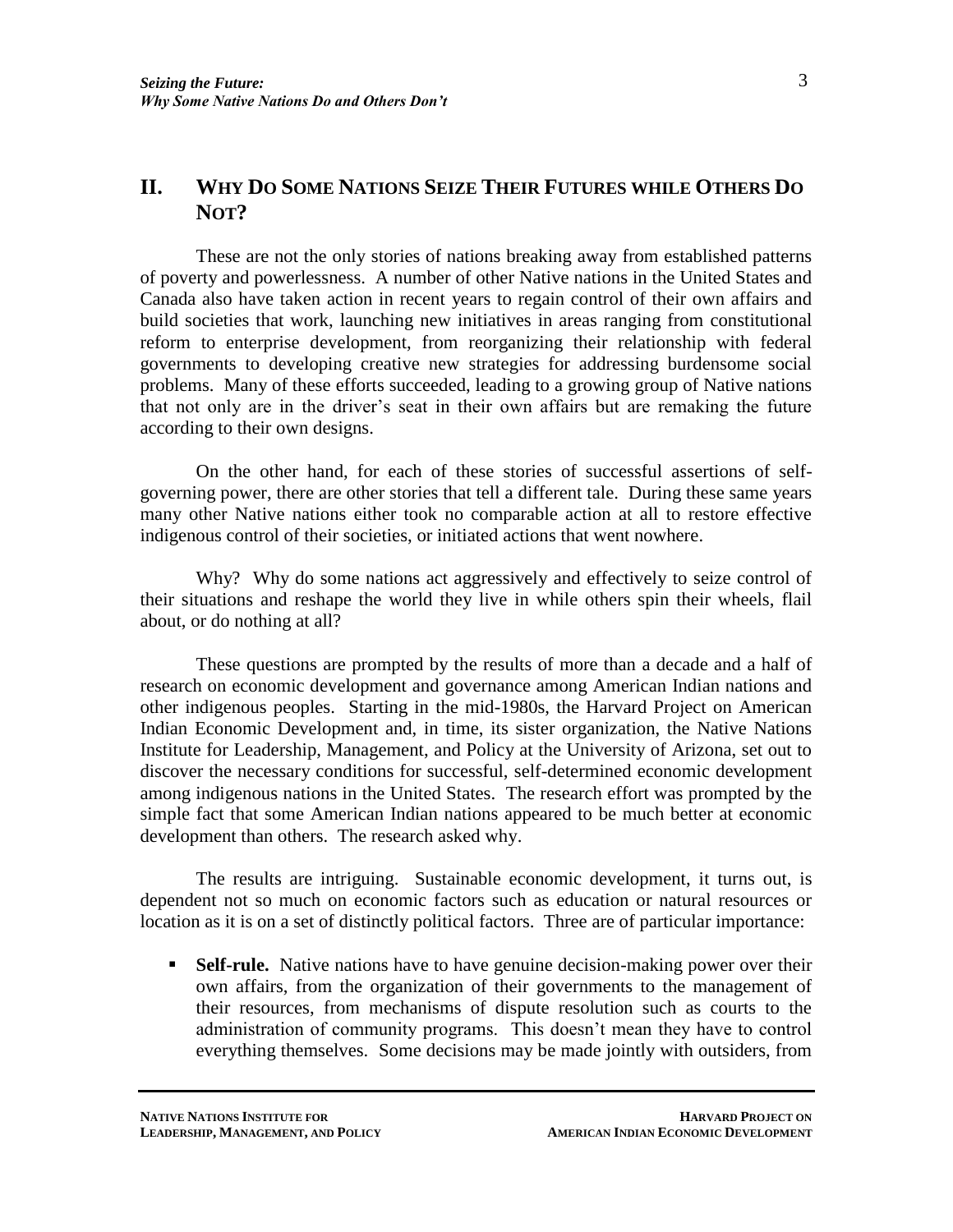other Native nations to non-indigenous governments. But where Native nations are excluded from decision-making, they cannot be held accountable for the outcomes of those decisions. Where they are included, the responsibility for outcomes becomes theirs, and performance typically improves accordingly.

- **Capable institutions of self-governance.** But decision-making power is not enough. They have to back up this power with capable governing institutions that keep politics in its place, deliver on promises, administer programs and manage resources efficiently, and send a message to investors—from community citizens considering taking a job with tribal or First Nations government to those thinking of starting a small business on indigenous lands—that they will be treated fairly and that their investments of time, energy, ideas, or money will not be hostage to politics.
- **Cultural match.** But not just any institutions will do the job. The formal institutions of governance have to have the support of the people. The community has to have a sense of ownership about the institutions themselves. This means those institutions cannot simply be imposed from outside according to someone else's model. They have to fit indigenous conceptions of how authority should be organized and exercised.

Another factor, while less systematically addressed in the research, also appears to be important.

**Strategic orientation.** Native nations appear to do better when they are able to move away from a firefighting, band-aids, and factional conflict approach to governance, focusing their energies less on crisis management and more on developing sustainable solutions to problems. For such nations, the key questions become: what kind of society are we trying to build for the long term, and what decisions should we be making now in support of that objective?

These four factors, taken together, form the heart of an approach to development that we call "nation building": laying the political foundations for sustainable economic and community development. The more successful indigenous nations we have seen have placed nation building at the top of their own agendas for change.<sup>4</sup>

These results emerged from a research effort designed to identify and understand what the more successful nations had done that enabled them to break away from the

<sup>4</sup> This research is summarized in a number of studies. See, for example, Cornell and Kalt (1992, 1995, 1997a, 1997b, 1998, 2000, 2003), Jorgensen (1997, 2000), Jorgensen, *et al.* (forthcoming), Jorgensen and Taylor (2000).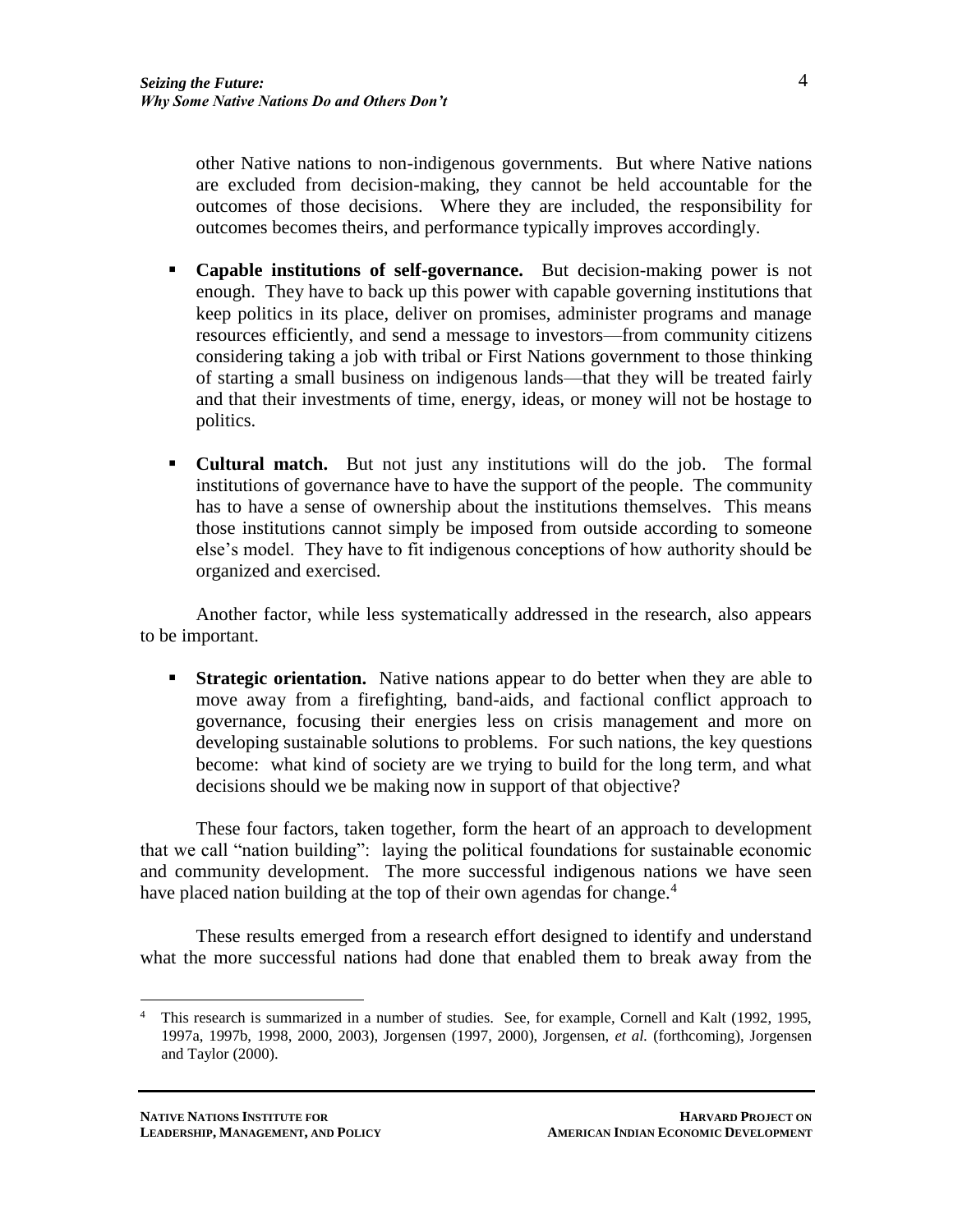prevailing pattern of poverty in Indian Country. Nation building was a big part of the answer. In the spring of 2003, however, Daniel Brant, a Mohawk and then CEO of the Assembly of First Nations in Canada, raised with us a further question, one that precedes the issues addressed in this research. Why, he asked, was it those particular nations—and not others—that made the move, launching major, focused efforts to regain control of their own futures? What got those nations going? And what has stopped others from taking similar action? In short, why does a strategy of nation building take hold in one

Native nation but not another?

These are intriguing questions, and they are the types of questions that motivate this paper. We know of no systematic research on this topic in Indian Country,<sup>5</sup> but we have set out here to glean from our own experience and research and from relevant research outside the context of Native nations, such insights as we can find. Our thoughts are more suggestive than conclusive, an attempt to describe what we *think* happens as we develop a larger research inquiry along these lines.

## **III. FOUNDATIONAL CHANGE**

People and societies act in lots of different ways. What kind of action do we have in mind here? Our concern is with the efforts Native nations make to reclaim power over their own affairs, reorganize relationships with other governments, rebuild the institutional capacity for effective self-governance, and move vigorously toward improved and self-determined economic and community welfare. One might say that our concern is with *purposive movement toward foundational change* in Native societies.

Some examples: While it may be advantageous to provide the council members of an American Indian tribe or a First Nation with training on new federal policy developments, and that may enhance their ability to do their jobs, this is not foundational change. Foundational change would have to do not with training people but with changing the institutions—the formal governmental organization—that those people work in and try to use. It would include such things as constitutional reform that lays the institutional foundations of effective governance, or establishing a politically independent court, or placing controls on political interference in enterprise management, or reorganizing the tribal legislature.

<sup>5</sup> However, the issue of mobilization—moving into action—has long been a concern of the sociological literature on social movements and collective action; see, among many others, McAdam (1982), Snow et al. (1986), Snow and Benford (1992), Snow and Oliver (1995). Similarly, the literature on organizational change has paid some attention to why some organizations respond to changed conditions with innovative action while others do not; see, for example, Fligstein (1991). This paper draws in part on these perspectives.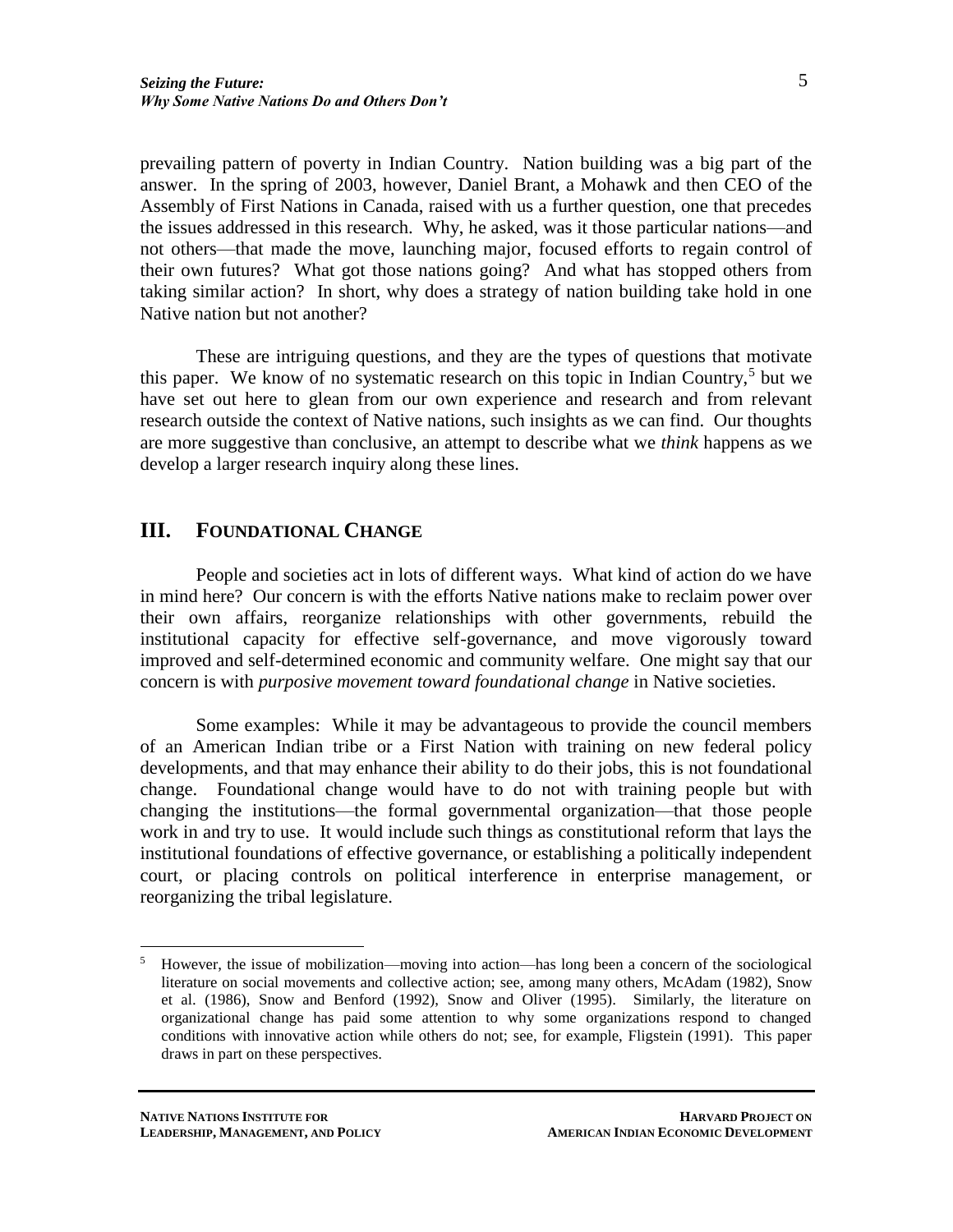It might be advantageous to persuade the federal government to reprogram some dollars to meet a tribal or First Nation priority, but this is not foundational change. More important would be establishing a realistic plan for escaping federal dependency altogether. Similarly, it might be advantageous for a tribe to take over administration of an important federal program, but this is not foundational change. Foundational change would be more likely to include the reorganization of the delivery of all social services so as to improve efficiency, better fit indigenous culture, better target community needs, and improve long-term community well-being. Foundational change is not starting a new enterprise; it's rethinking the whole economic development strategy of the nation and then launching it.

What moves some nations to pursue foundational change, and prevents others from doing the same thing?

## **IV. WHY DON'T MORE PEOPLE TAKE ACTION?**

Years ago, a British scholar named T. H. Wintringham carried out a study of mutiny. His interest was in what led to mutinies, but in the course of his research he decided that something else was more in need of explaining. "The puzzle becomes," he wrote, "not why did the mutiny occur, but why did men, for years or generations, endure the torments against which in the end they revolted."<sup>6</sup> Why, for so long, *didn't* they take action? The point has been echoed by others. More recently a leading student of social protest noted that "the absence of rebellion is in need of explanation as much as its presence."<sup>7</sup>

While the subject in these studies was rebellion or insurgency, the point has a broader relevance, and it suggests a particular way of thinking about the topic of this paper. We could ask, "why do these breakaway nations take action on their own behalf?" Alternatively, we could ask why other groups or nations do *not* take action. Why *don't* they do something?

The first way of framing the question can be useful, but it tends to produce more narrow or glib answers. "I guess they got fed up, so they did something," or "they finally found a good leader and things started to happen," or "they got some dollars they could use to litigate or negotiate a new deal for themselves." These answers might be true, but they assume that people were ready to go—eager to make a move, primed for action but just needed a little more of a push: a new leader, or a few more bucks, or one more bad experience. It focuses attention on what put people over the top.

<sup>6</sup> Wintringham (1936, p. 10).

Gamson (1975, p. 139).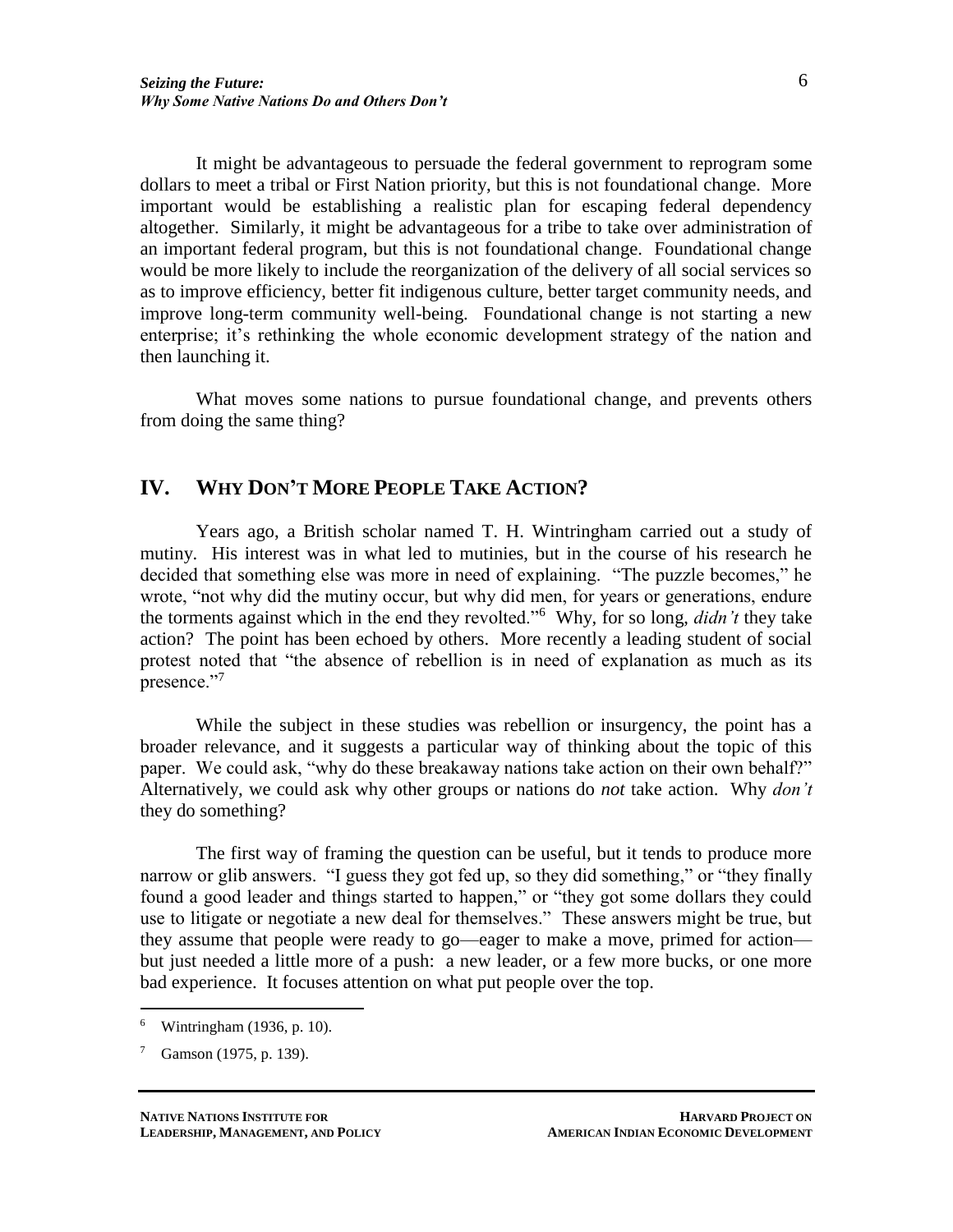Of course any of these things—and many others—might be keys. Certainly leadership and dollars are among the things that can make the difference between inaction and action. But we might understand the pattern of action better if we had a more comprehensive sense of what action requires, of what's necessary for it to occur.

The second way of framing the question—why *don't* they act?—is more likely to lead us in that direction. It is more likely to tell us what a group or nation is up against and to think more about what's required for action. What does it take for a nation to set out to change its situation, to take hold and seize the future? It encourages us to see action as depending on certain things, as being more likely where certain elements or pieces are in place and less likely where those pieces or elements are missing.

But what are the pieces? What might prevent a nation from doing what appears to be in its interest to do? What explains *inaction?*

## **V. THE LOGIC OF ACTION AND INACTION**

We begin with a simple model of action and inaction. $8$  It has four primary components (see Figure 1). The first is *the external situation in which a group or nation finds itself*—the political, legal, economic, and other relationships that make some kinds of action possible and others impossible. For example, launching litigation requires a certain standing in the courts. Without that standing, that particular form of action is unavailable. Another example: the passage of the 1988 Indian Gaming Regulatory Act (IGRA) in the United States gave Congressional sanction to certain kinds of action by Indian nations. In its aftermath, a great many nations initiated gaming enterprises.<sup>9</sup>

The second component is *the internal situation of the nation:* its assets and handicaps, everything from skills to money to organizational networks to internal relationships.<sup>10</sup> For example, a nation with lots of people experienced in running enterprises, or a nation with lots of discretionary dollars that it can spend on scholarships,

<sup>8</sup> This is essentially a version of McAdam's (1982) political process model of collective action, using a different terminology.

<sup>9</sup> Technically, Indian nations had the right to run gaming operations prior to IGRA, which did not establish those rights but instead limited them. However, the Congressional sanction and other impacts of the legislation encouraged a significant number of Indian nations to move quickly into the gaming industry.

<sup>&</sup>lt;sup>10</sup> In the sociological literature on collective action, this component is described simply as resources. For a useful typology of resources, see Edwards and McCarthy (2004, pp. 125-28) and cf. Cornell (1988, ch. 10).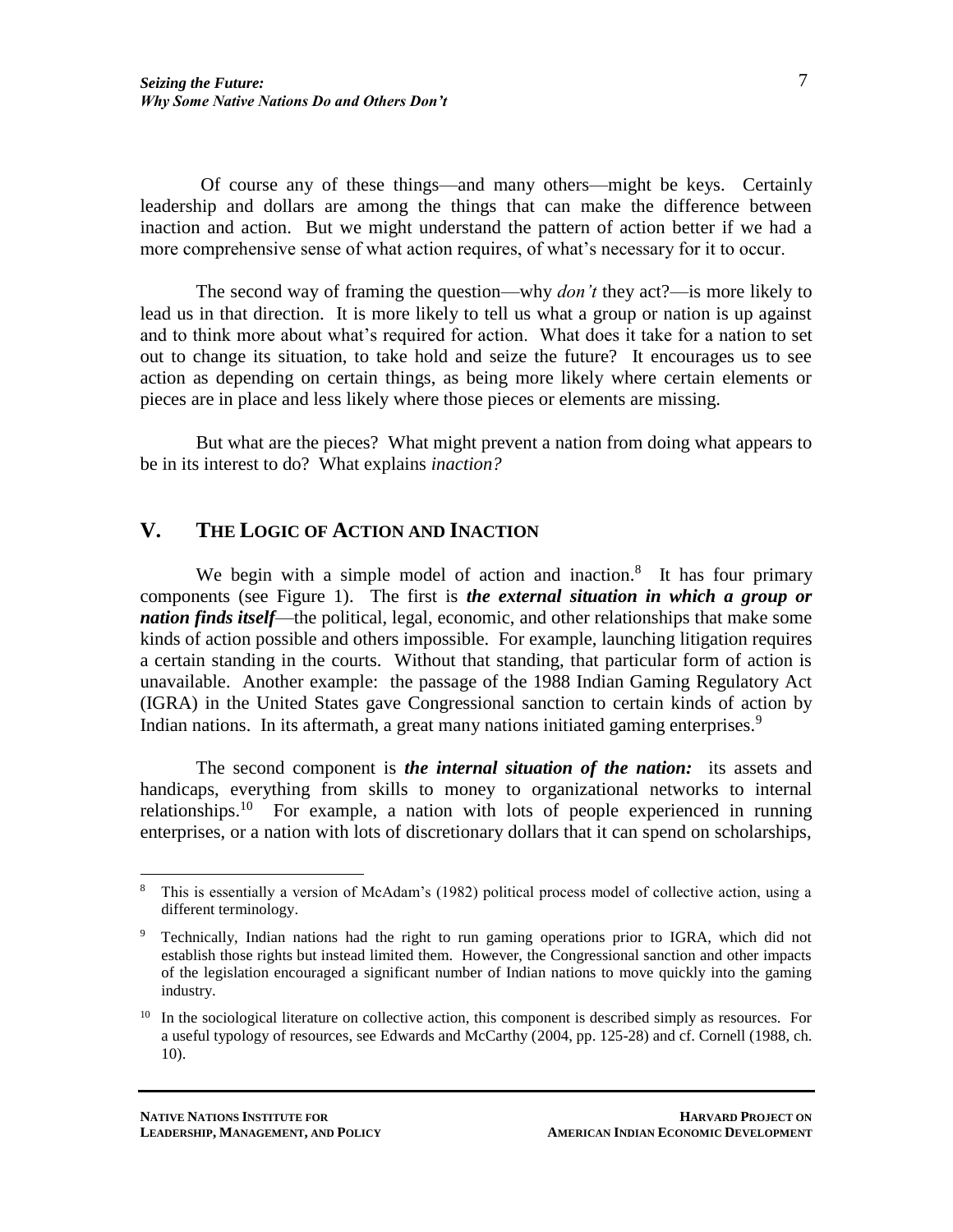legal services, or travel to lobby politicians enjoys opportunities for action that other nations, lacking such resources, may not have. Similarly, a nation that is bogged down internally in factional fights over money or jobs or who gets to call the shots may lack the internal cohesion necessary to get action off the ground, and probably won't go anywhere.

The third component is *the interpretations people make of the situations in which they find themselves.* If people think nothing can be changed in those situations, they probably won't act to change things. Or if they think the cause of the problem is just bad luck or their own failings, they will either give up or focus on their own faults while perhaps ignoring strategies of action that are directed at other sources of the problem or at other things that could be changed. $11$ 

The fourth component is *action (or inaction)*: the product of the other three components. Together, the other three facilitate and encourage action—or hinder and discourage it.

<sup>&</sup>lt;sup>11</sup> This is more or less what Erving Goffman (1974) called "frames"—the ideas people develop or accept that interpret and explain the world around them and the things that happen to them. Frames have become central topics in the current study of collective action. For some summary discussions of collective action frames, see Benford and Snow (2000) and Snow (2004).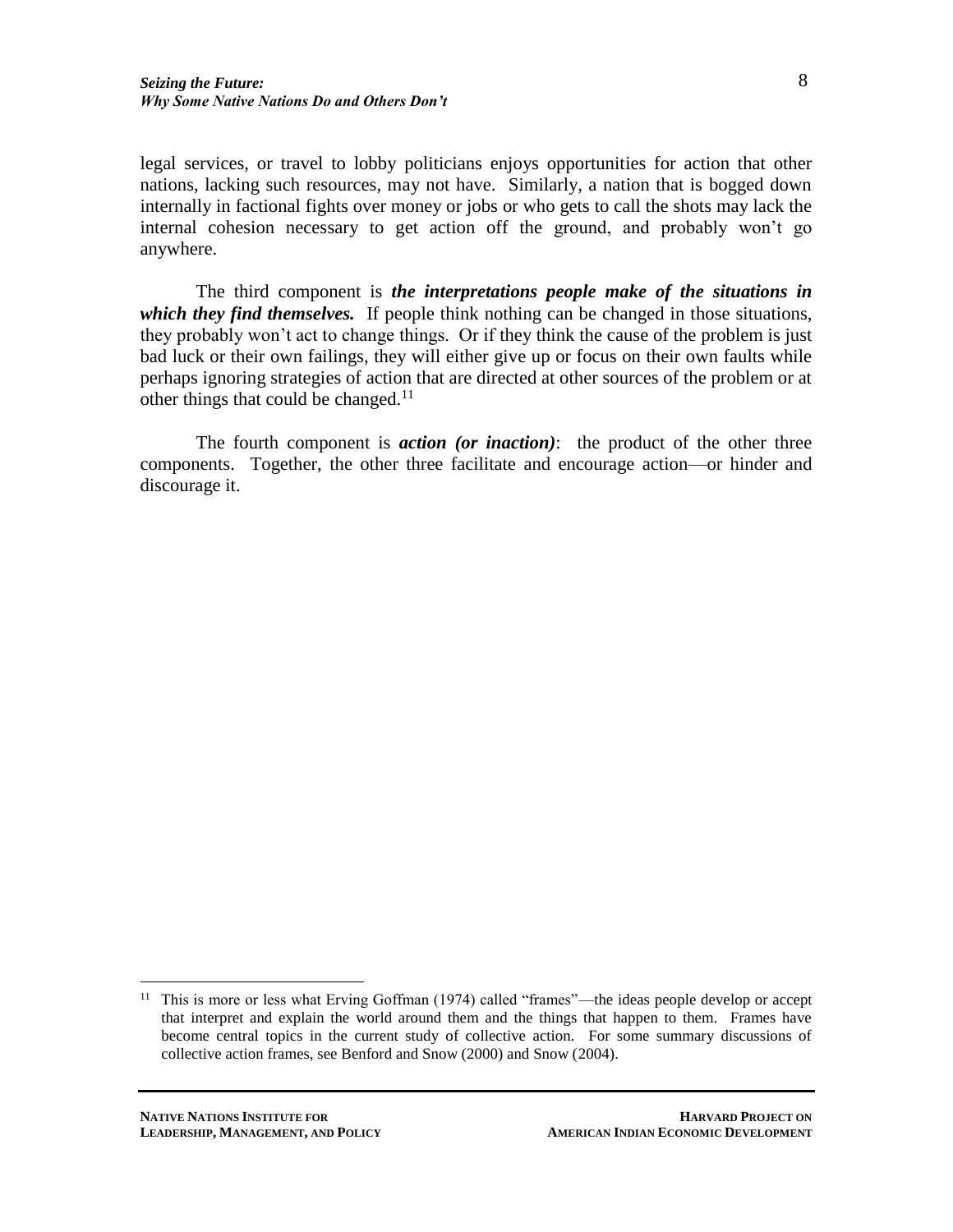

**Figure 1. A Simple Model of Action**

Figure 1 also includes dotted lines leading from action or inaction back to the other components. This reflects the fact that both action and inaction can have consequences. Either one of them can change the external situation for better or worse, expand or diminish available assets or resources (the internal situation), or alter people's interpretations of their situations. The process, in other words, is a loop in which the first three components promote action or inaction, while these in turn have impacts on the first three. $12$ 

It should be clear from this that inaction may result from any number of things. It could result, for example, from a hostile, intimidating, or paternalistic political or legal environment that threatens to respond to action with crippling force, endless litigation, or

<sup>&</sup>lt;sup>12</sup> Of course situations also affect people's interpretations, a subject to which we turn in Section VII below.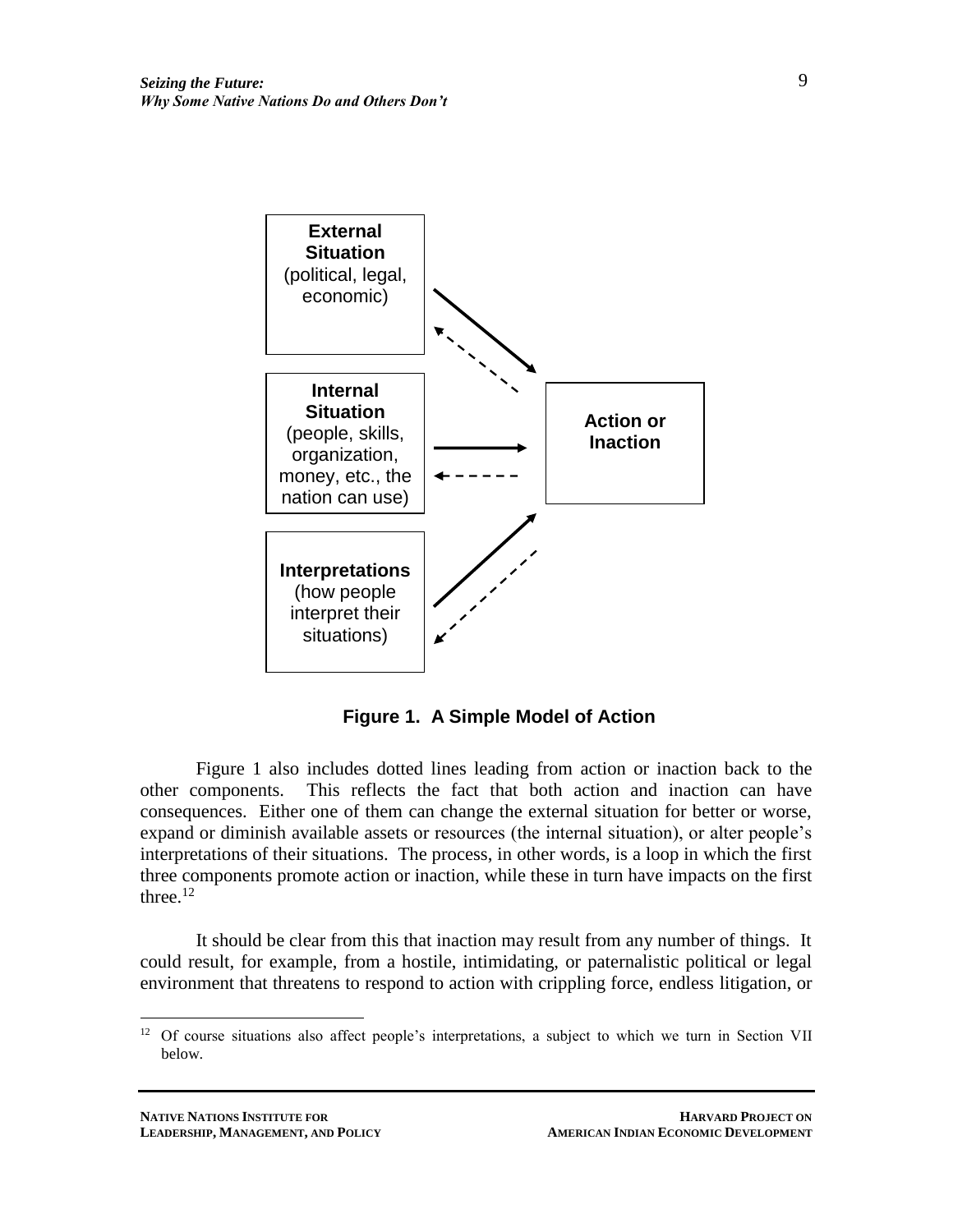utter indifference. It could result from a lack or absence of the people or the organization or the other resources that could make things happen. It could result from people's perceptions that nothing can change or that someone else should do the work to change things. And so on.

We are going to focus in the remainder of this paper on the last of these: people's interpretations of the situations they are in. We do so for two reasons. First, interpretations are crucial to the whole process. For example, what matters is not what the external situation really is but how people perceive it. If they *believe* change is impossible, they are unlikely to act, even if the situation is encouraging. If they *believe* someone else should take responsibility for changing things, it won't matter what assets they have at their disposal. People act according to their understandings of the internal and external situations they're in. The interpretations they make are the linchpin in the process.<sup>13</sup>

The second reason for focusing on interpretations is that it is the component of the process over which a nation has the greatest and most immediate control. It is possible to change the external situation, but it is seldom the work of a moment. It is possible to alter the internal situation as well—for example, expanding skills and other resources but it often takes time. And in either case, a major change often depends significantly on what people outside the nation do.

Interpretations, on the other hand, may be tough to change, but they are substantially under the nation's control. You can do things to change how people see themselves and their circumstances. Exploring what you can do is one of the purposes of this paper.

But first, we want to look more closely at how the interpretations people make can lead to action—or to inaction.

## **VI. INTERPRETATION: SIX STEPS TO ACTION**

Our starting point is the assumption that people act according to how they interpret and understand themselves and the situations they are in. Situations shape what people do, but not directly. People act—or not—based on their *interpretation* of their

<sup>13</sup> As McAdam (1982, p. 34) points out, there is "enormous variability in the subjective meanings people attach to their objective situations." As those meanings—which are part of what we're calling interpretations—change, so does the likelihood and nature of action. See also Gamson and Meyer (1996).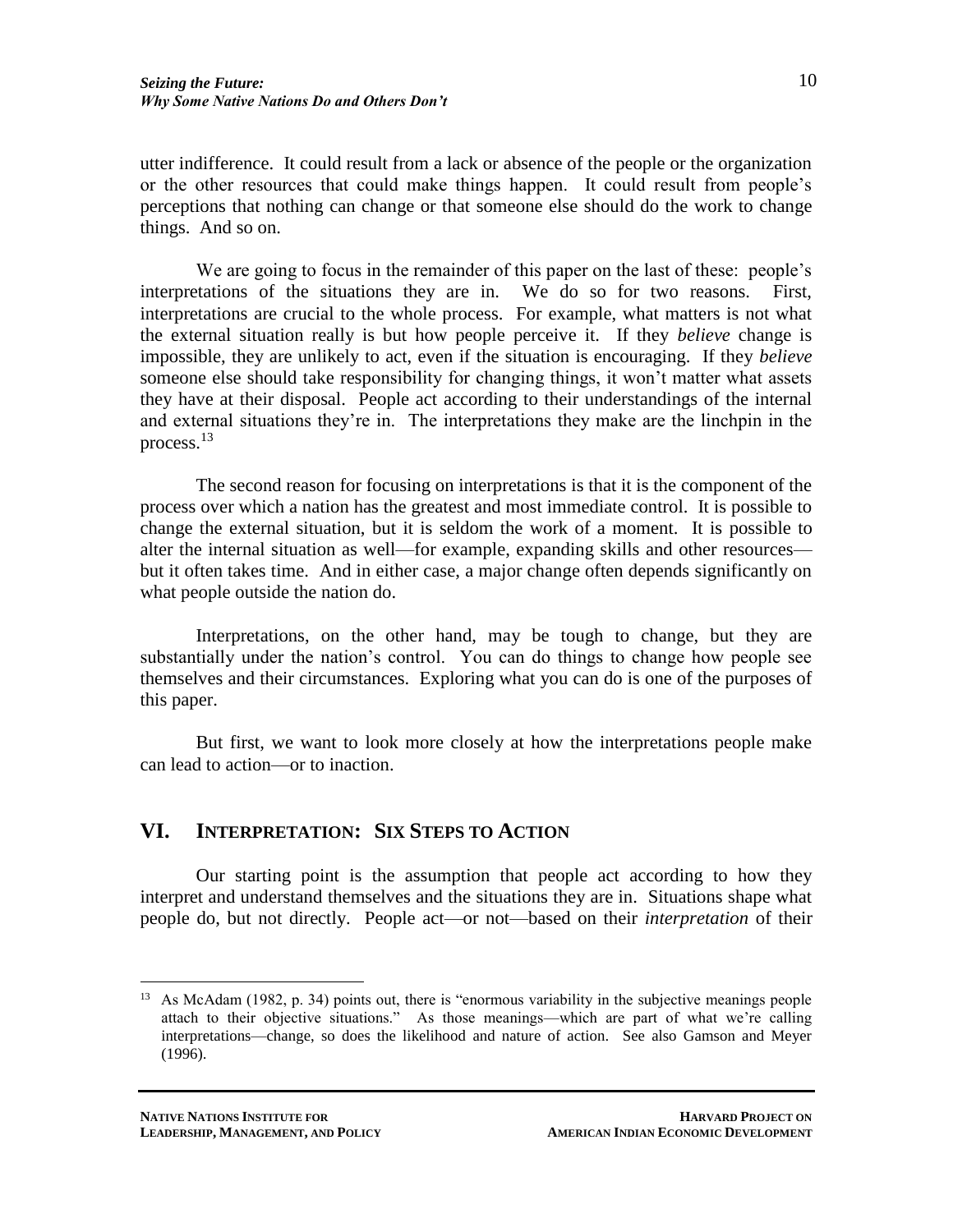situations. Both action and inaction are results of a process that goes on, to a significant degree, in people's heads. That process of involves a number of steps (see Figure  $2)^{14}$ :

- First, people have to realize that *something is wrong* and identify the problem. Not everyone necessarily views their misfortunes as signs that the world is askew—or even as misfortunes. Seeing their situations simply as the way things are, they don't try to change them. Viewing dependency on federal dollars as normal or even preferred, for example, leads nowhere except to more dependency. Accepting external control of the nation's affairs as the way things should be done means nothing will change.<sup>15</sup>
- Second, people have to realize that it doesn't have to be this way: *things can be different.* Identifying a problem doesn't help very much if you also believe that it can't be helped. "There's nothing we can do about it" simply accepts the current situation.<sup>16</sup> On the other hand, the knowledge or belief that something is wrong but *it doesn't have to be this way* is an important step toward action.
- Third, people have to decide that *it's up to us to change things.* Knowing something is wrong, believing it can be different, and believing also that it is up to the federal government or some other outsider to do something about it is not a recipe for foundational change. In Indian Country, for example, moving from an interpretation that says "they did this to us and they need to fix it" to an interpretation that says "it doesn't matter right now who did this to us; it's up to *us* to fix it" is to move closer to taking action.
- Fourth, people have to believe that *we can change things.* They are much more likely to act if they have a sense of efficacy or confidence in their own ability to make things happen. If the idea that "it's up to us to fix it" is accompanied by the idea that "we *can* fix it"—that is, by a sense of confidence in the nation's ability to act effectively in pursuit of its interests—action becomes more likely.
- Fifth, it is important to have a compelling idea of what the solution is—of *what needs to be done.* Deciding, for example, that the solution to the nation's

 $\overline{a}$ <sup>14</sup> Cf. the discussion of "core framing tasks" in Benford and Snow (2000, pp. 615-618).

<sup>&</sup>lt;sup>15</sup> For Gamson, Fireman, and Rytina (1982), this recognition that something is wrong involves both challenging prevailing definitions of the current situation that regard it as normal or legitimate and at the same time reinterpreting that situation in a way that presents it as illegitimate or unjust. Of course prevailing definitions of the situation as normal may come from either inside or outside the nation or group.

<sup>&</sup>lt;sup>16</sup> Writes Gamson (1992, p. 68): "Quiescence can be produced, even when injustice is taken for granted by a dominated group, through the belief that resistance is hopeless and fraught with peril."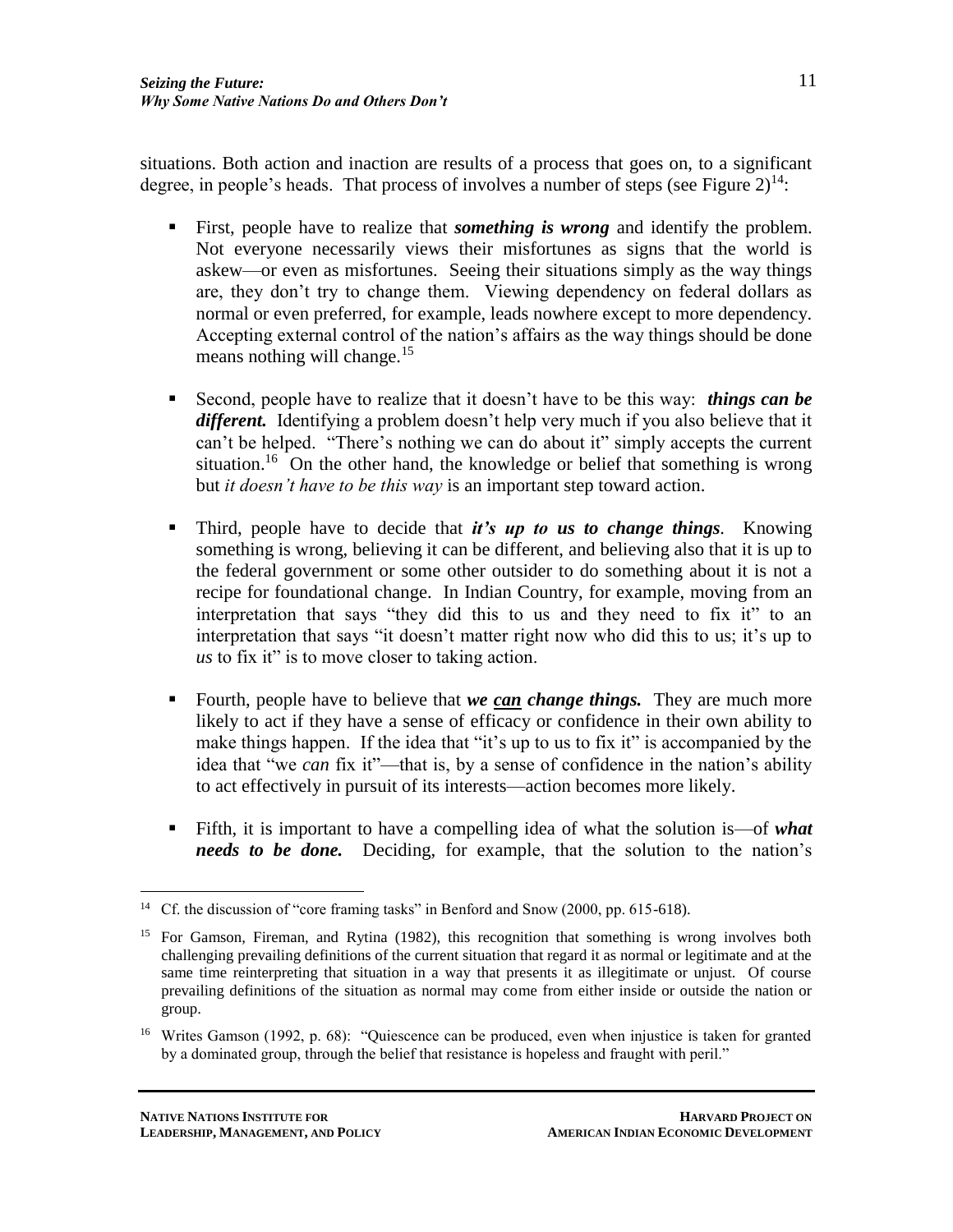problem is more federal money leads to a very different course of action from deciding that the solution to the problem is to build the nation's own institutional capacity to make things happen, or to govern well, or to respond more effectively to the needs of its people.

And finally, people have to *decide to act*. Start. Do it. Make it happen. Even if all the other steps are in place, the nation still has to take the plunge. It has to *act.*

These six steps or stages describe a process of interpretive mobilization: moving mentally from inaction toward action, from sitting still to seizing the future. At the end of the process, something happens: you take control, you draw a line in the sand, you say no, you rewrite the constitution, you turn your back on the petty politics, you choose *your* way, you rise to the challenge, and so forth. It is a process by which the nation comes to an action-oriented understanding of the problems it faces and of ways to solve those problems, and then decides to act. The specific understanding that the nation comes to will shape the course of eventual action, leading some nations to lobby for more dollars and others to reform their constitutions, or leading some to spend their time blaming somebody else—perhaps rightly—for their problems while others confront those problems, regardless of who is to blame, and seize the future for themselves.



**Figure 2. Interpretation: Six Steps toward Action**

As these six pieces come together, what emerges is a story, an account of why things are the way they are and of what it will take to change them. Action—or inaction—is the end result of the particular story the nation tells itself. Both "taking off" and sustaining the effort it involves happen when the nation adopts the story of capable self-determination—"we are the kind of people who can, do, and will build a successful society"—as its own.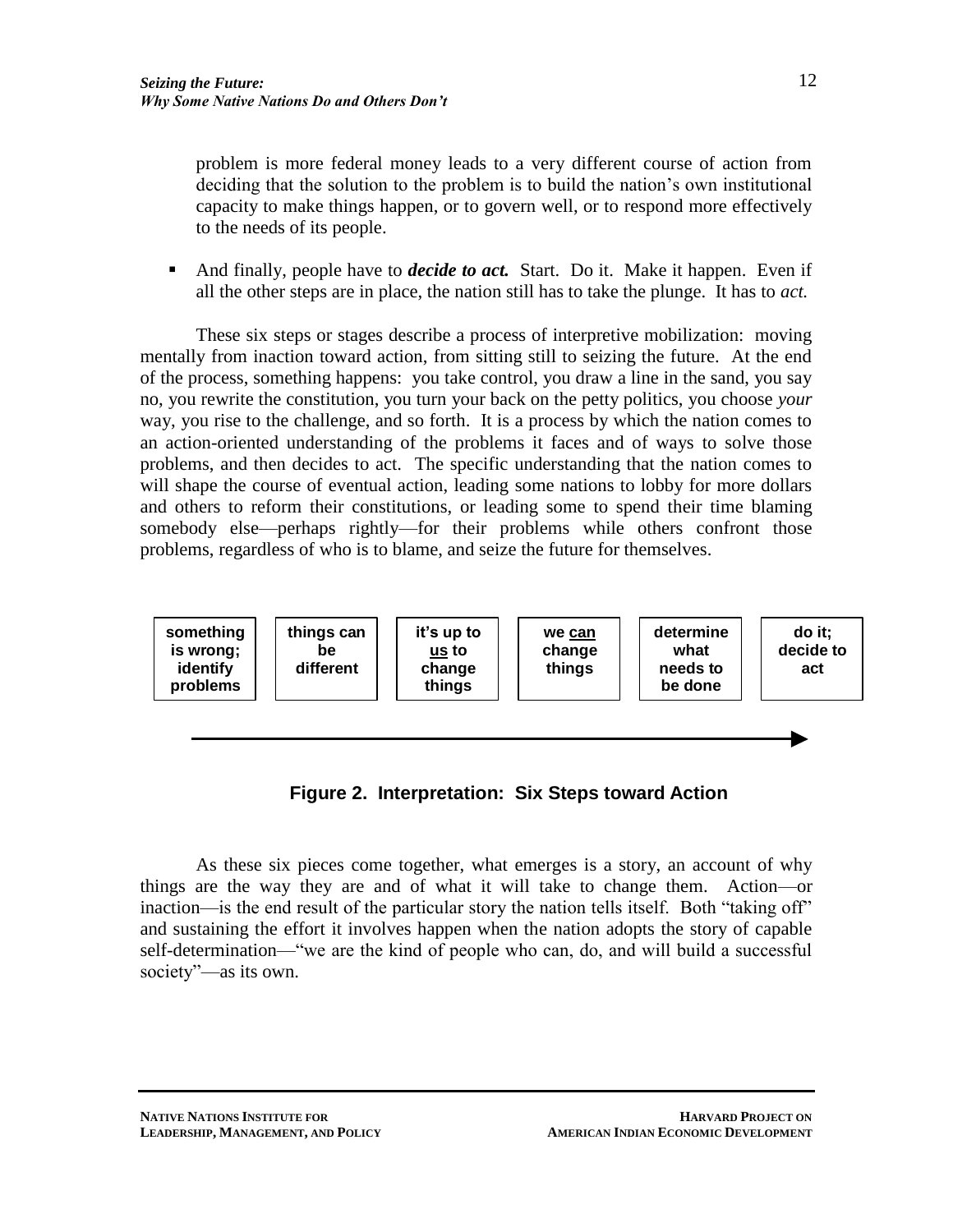## **VII. SOURCES OF THE STORY**

So where does the story of capable, self-determined nation building come from? What shapes these understandings, determining what goes on in people's heads? Why does one nation tell a story that encourages people to sit still or to keep on doing what they've always done, while another nation tells a story that brings the community together to promote change?

A number of things affect what people think about their situations and the possibilities of change. Four factors seem to us to be particularly important (see Figure 3). These include *situations, culture, knowledge,* and *leadership.* Each of these has impacts on one or more of the six steps we've just listed. Each shapes the story the nation tells itself, and thereby determines the likelihood of action, driving the process of breaking away—or staying put.

#### **Situations**

Indigenous nations—like all human societies—live in networks of relationships and in concrete situations that make some courses of action more possible than others. They face, among other things, very real legal constraints, the tendency of encompassing societies to enforce their will on Native peoples, the realities of resource endowments and location, the material impacts of their own histories, and an assortment of other factors. In short, a set of concrete circumstances shape their opportunities for action. But these factors not only make some things more possible than others; they also have an influence on people's perceptions of what is possible – on what they *think* they can do.

As Figure 1 suggests, the elements in these situations are of various kinds. Some are internal, having to do with how the nation is organized, with relationships among persons and groups within the nation, with various assets or the historical legacies of colonialism and poverty. Others are external, having to do with legal, political, economic, or other relationships between the nation and other nations or governments.

For example, we have done some work with one American Indian nation that has been deeply divided for decades. The division has to do with a fundamental aspect of the organization of the society and with a conflictual event that occurred several generations ago. The resulting division has been very difficult to overcome. It seems to contaminate everything: decisions are difficult to make because the two sides cannot come to an agreement. This is especially the case when the decisions have potentially major impacts on the future of the nation. One result is to cripple efforts to initiate foundational change. It has made action of the sort we're talking about here nearly impossible. There are people in this society who see the need for change and even know what needs to be done, but the nation will be unable to move forward until it can bridge the gap between the two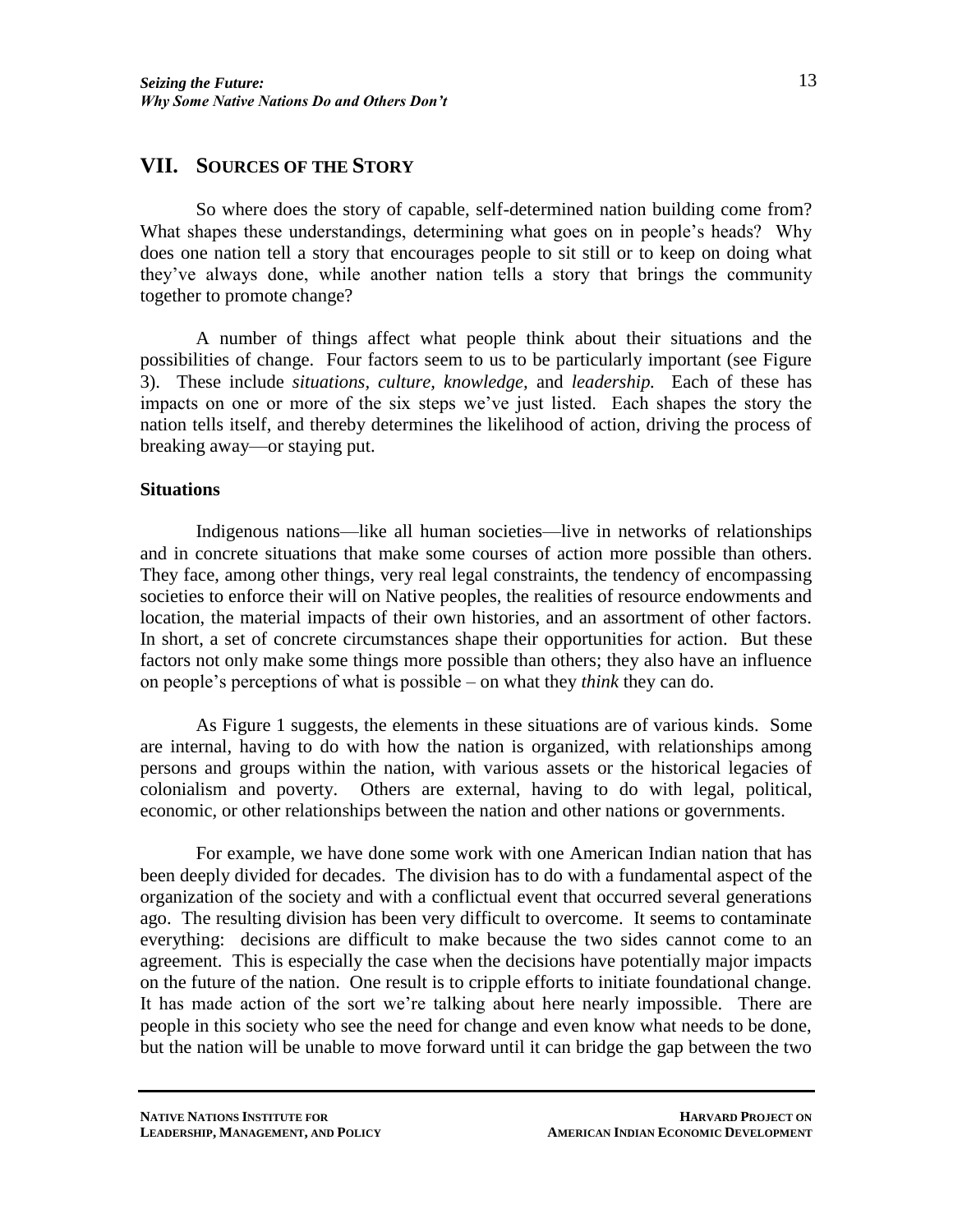parties, agree on *what needs to be done* and *decide to act.* Its internal situation has immobilized it.

This, in fact, is a common problem in many societies, including indigenous ones. Deep internal divisions can threaten the entire process of mobilization. Factions blame each other for what's wrong, preventing the group from coming to a common understanding of where the real problems lie. Some groups—particularly those in power—may think things are just fine, uncertain that *something is wrong.* Or solutions proposed by one group are automatically rejected by others, meaning there's seldom agreement on *what needs to be done.* If people aren't talking to each other, it becomes impossible to develop a single story that explains why things are the way they are, indicates how to go about producing change, and invites people to act together to improve things.

External situations can be as much of a brake on action as internal ones. Action has consequences, and if the expected consequence of the desired action is that you will be shot, or go to jail, or lose all your money through protracted litigation, or court the wrath of the powers that be, you may decide action isn't worth it—you can't really change things—and choose not to act. If, on the other hand, there are obvious doors of opportunity opening everywhere, the nation may be more easily persuaded that *things can be different.*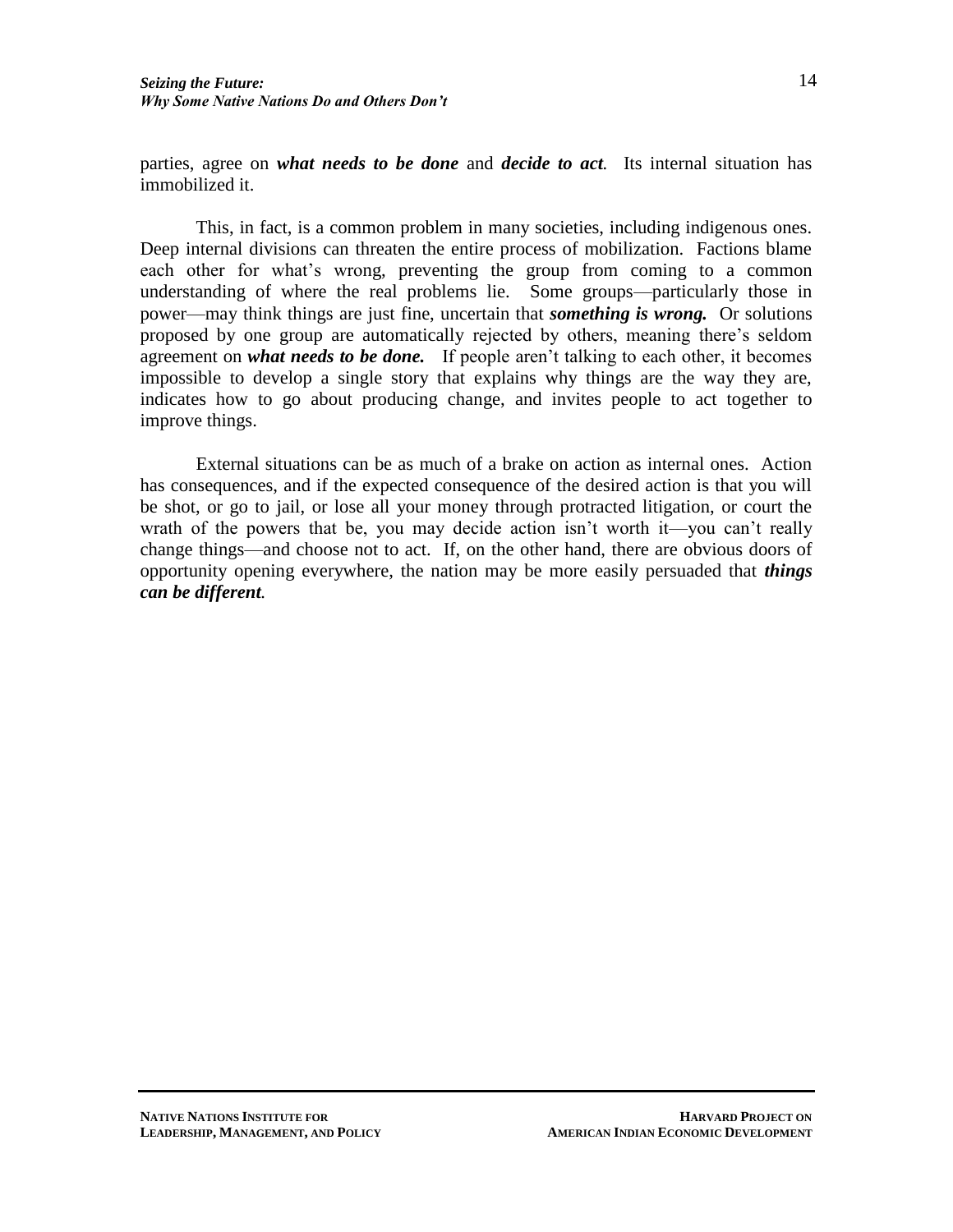

**Figure 3. Shaping interpretations and action**

A crucial moment in the history of Indian nations in the United States came when the U.S. Congress, responding to Indian demands for more power in their own affairs, passed the Indian Self-Determination and Education Assistance Act of 1975. The provisions of the act were modest—the "self-determination" part of it allowed tribes to take over administration of some programs previously administered by federal bureaucrats—but it conveyed, perhaps inadvertently, a particular message. In this legislation and its accompanying rules, the federal government explicitly acknowledged that Indian nations should determine what's best for Indian nations. In effect, it invited Indian nations to take control of their own futures.

A number of tribes responded by taking the words "self-determination" in the title literally, and acted accordingly. They went far beyond what the legislation envisioned, reorganizing their governments, taking over land and natural-resource use decisions, imposing greater tribal control over both Indian and non-Indian activity on tribal lands, pushing federal bureaucrats out of decision-making roles and into resource roles, and so forth. Many of these tribes might have done this anyway, but the change in the external political environment—the self-determination message—encouraged them. Some who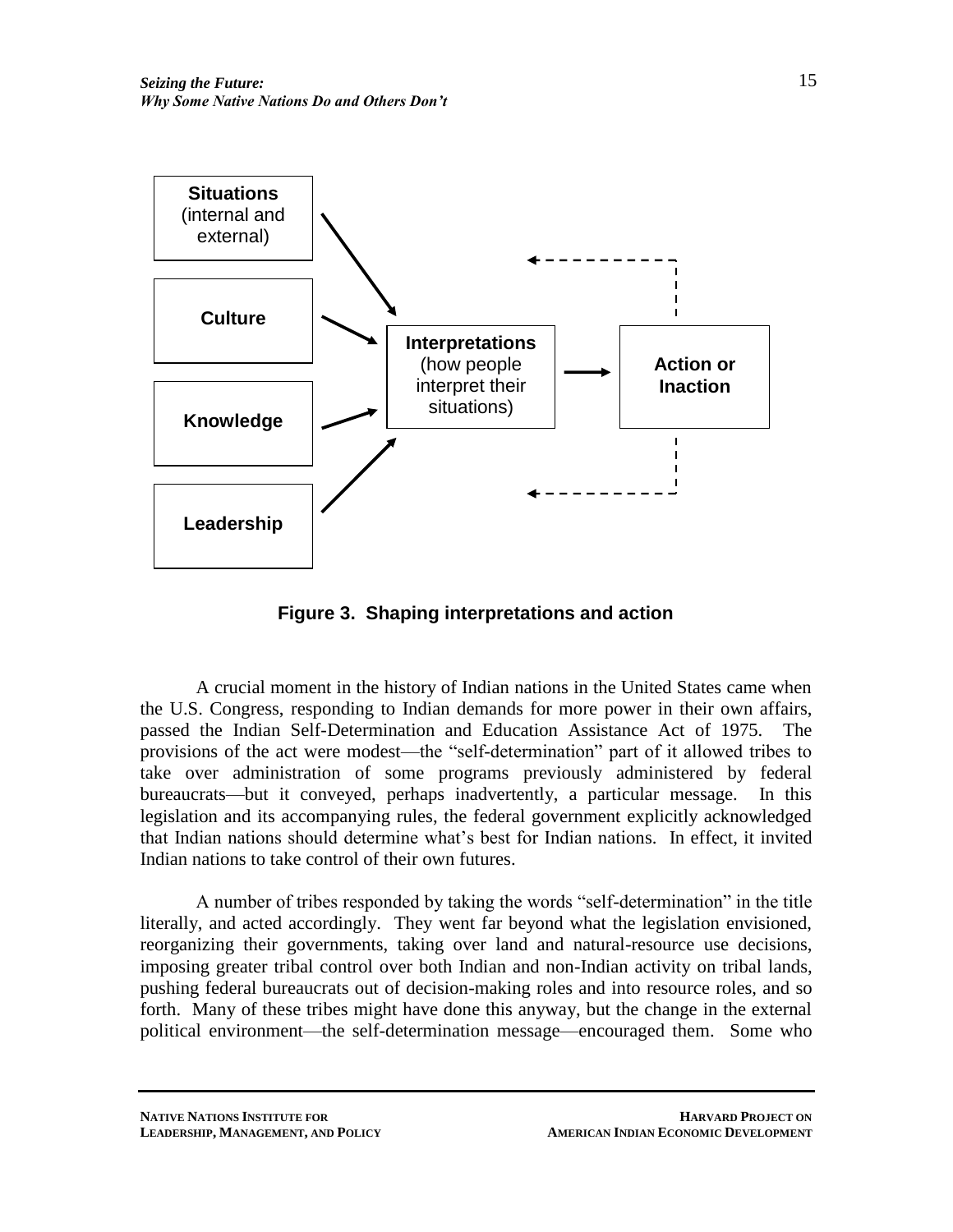might not have acted at all began to move. In essence, they were persuaded that *things can be different* and *it's up to us to change things* by seizing this opportunity for action.

Of course situations have to be evaluated and interpreted—this is one of the places where leadership comes in—but the point for the moment is that people tend to look carefully at the circumstances they face and act in terms of their perception of those circumstances. That perception may lead people to take action—or to sit still.

### **Culture**

We can think of culture as the set of shared understandings that shape how a people or a community deals with each other and the world around them. Cultures vary enormously. Some tend to see the world as a set of opportunities; others, as a set of threats. Some tend to be very proactive and opportunistic; others, more reactive or deliberate. Some adapt quickly to change; others resist change. Many fall somewhere in between.

This set of understandings has an influence on how people view their situations and the world around them. We look at the world through the lens of what we've learned, right or wrong, about how things should be done, about what is possible or impossible, about the proper way to deal with problems or with opportunities—in short, we tend to view the world through the received knowledge and wisdom of our society.

This, too, can influence our choices of action. For example: over several centuries, the Apache peoples of the American Southwest developed a highly opportunistic approach to the world around them. They aggressively seized opportunities cast up before them by history. When Europeans arrived in the Southwest, some Apache groups saw an opportunity. They raided Spanish outposts for cattle and horses, knowing that eventually the outposts would replace the stolen livestock with new cattle and horses, making it worthwhile to raid them all over again. They altered their way of doing things to take advantage of this new opportunity.

Later, after being confined on reservation lands in Arizona and New Mexico, the Apaches saw another opportunity: ranching. They grabbed it, developing large herds of cattle in the early part of the twentieth century. Decades later, when they realized that wealthy non-Indians would pay thousands of dollars to shoot trophy-quality elk on Apache lands, they quickly moved into commercial wildlife, managing their elk to maximize trophy-quality heads and thereby developing a significant tribal revenue stream. Again and again through much of their history, the Apaches moved to take advantage of opportunities. One of the things this represented was an attitude of confidence. In the face of opportunity or adversity, many Apaches took the attitude that *we can change things.*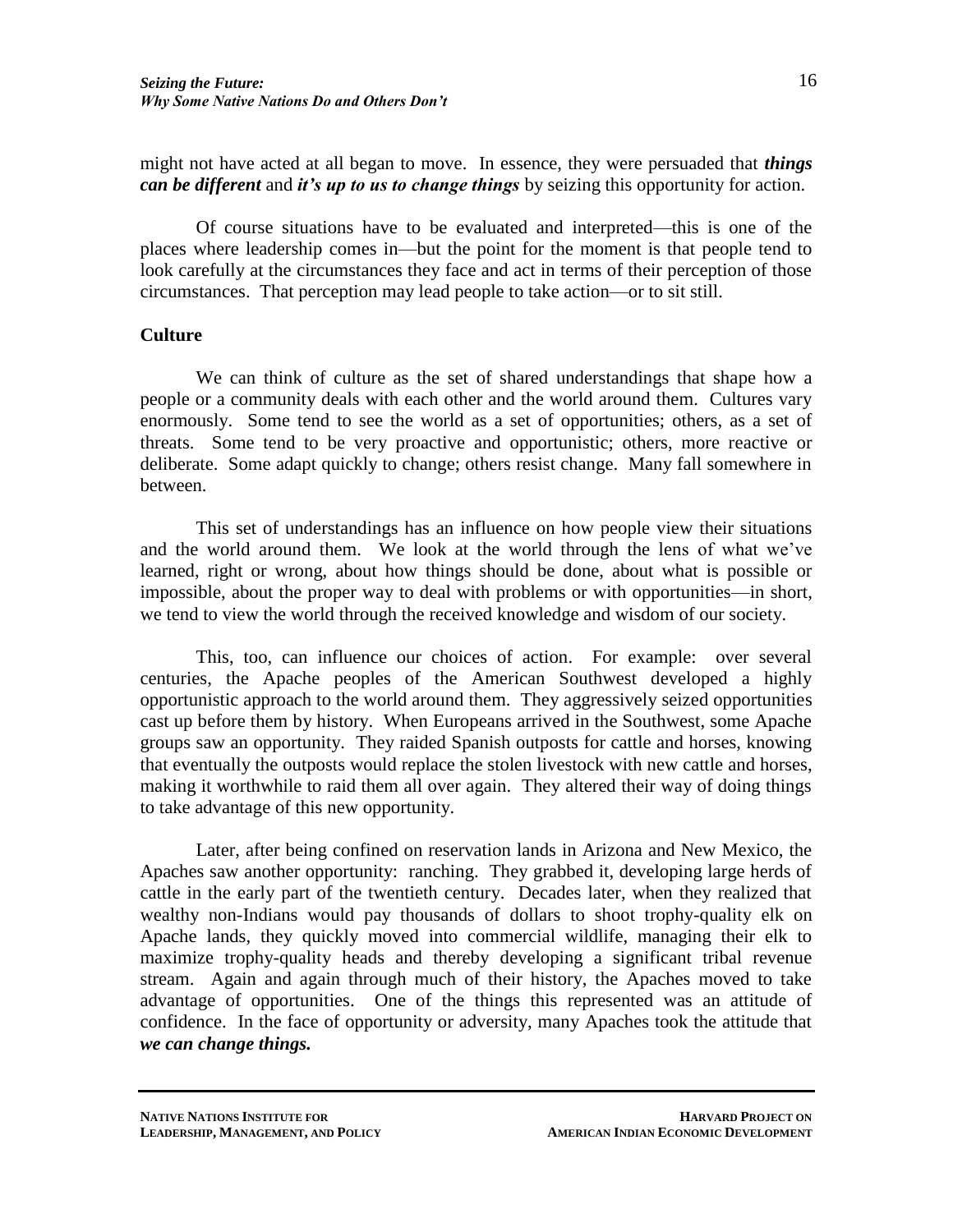Of course, cultures don't stand still; they change over time. New developments and events may reveal weaknesses in established practices and encourage innovation, or perhaps new ideas will offer better ways of solving problems or achieving goals. And sometimes, new experiences can undermine old ideas. On some American Indian reservations, generations of dependence on federal funds and federal controls have produced a culture of dependency in which Indian nations look to the federal government to solve their problems. Many such reservations are very poor; the problems they deal with on a daily basis are enormous. They understand fully that *something is wrong;* they may even believe that *things can be different.* But they don't see themselves as primary agents of change; they have yet to realize that *it's up to us to change things* or that *we can change things.* Instead, they want the federal government to step in and set things right. This is not to say that their interpretation of the problem is wrong. They may be correct that the federal government has betrayed its responsibilities and that federal actions are to blame for the fix they find themselves in today. But the culture of dependency undermines the inclination to take things into their own hands—to seize the future and reshape it in their own ways.

We work with one American Indian nation where this seems to be the case. Much of the dialogue about change within the society focuses on one of two things. It either is concerned primarily with what "they have done to us"—where "they" is variously the federal government or white people or some impersonal forces—and with how "they" need to fix it, or it looks for miracle cures, for the beneficent outsider—perhaps a multinational corporation—that is going to bring in 500 jobs and lots of money and solve all the problems. Either one of these perceptions takes the burden of change off the nation itself, encouraging it to wait in frustration and bitterness for someone else to make things right. As a result, not much happens and the situation drags on.

### **Knowledge**

There are many communities who take hold of their own affairs—from Germany under the Third Reich to decolonized Uganda to liberated Bosnia—and promptly lead themselves down a path of social destruction. There are concrete lessons that must be learned to successfully build a nation. As we have found in our research on nation building in Native America, among these lessons are: economic isolationism blocks development; a rule of law *that is culturally legitimate to the community in question* is indispensable; infecting business and day-to-day bureaucratic organizations with politics is the kiss of death; and so on. Successful nation building requires that leaders and decision makers know what they are doing and that citizens have knowledge of constructive paths so that their leaders are held to the task of nation building and serve the community as a whole instead of just themselves. Knowledge about what is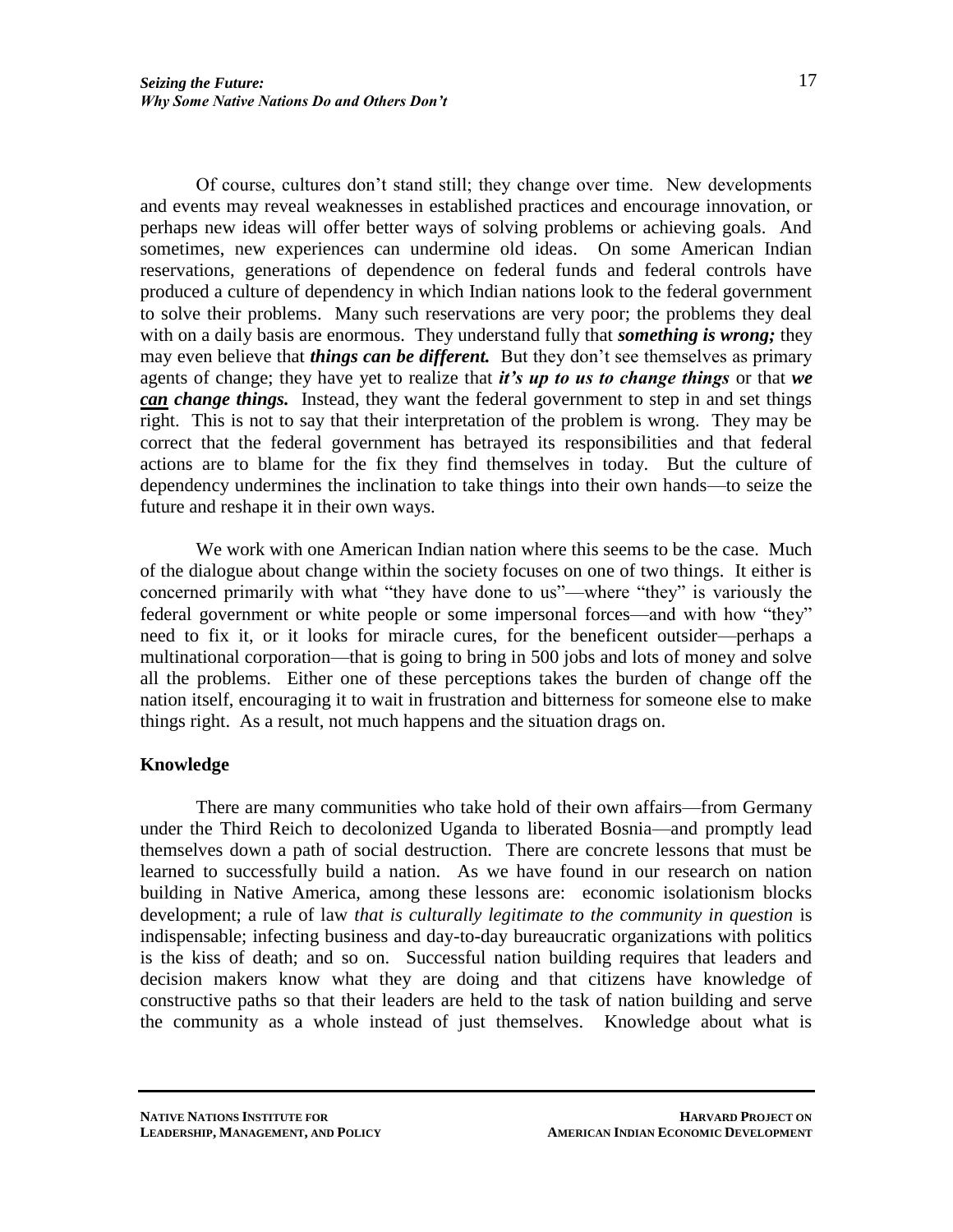necessary and what works tells a nation *what needs to be done,* focusing the effort to change things on what's most likely to be effective and move the nation forward.

The primary source of that knowledge is experience—the nation's own or someone else's. Education can be helpful in this regard because it gives people access to experiences—and therefore knowledge—beyond their own. After all, part of what education does is to gather together knowledge from across the world in numerous areas of life and organize it into lessons we can learn from. It collects stories of change, offering insights into what's necessary and accounts of what has worked to change things somewhere else, and might work here as well.

Such stories can offer very specific lessons. The story of the Citizen Potawatomi Nation offers an example. When Rocky Barrett, now tribal chairman, first was elected a council member of the Citizen Potawatomi Nation in Oklahoma more than twenty years ago, he set out to persuade non-Indian investors to invest in business development with his tribe. Some of the people he talked to were interested, but they asked some pointed questions. What would happen to their investment if there was a change in tribal administration? Would newly elected leaders respect arrangements made under old leaders? What rules would the new leaders be operating under? Did the nation have a commercial code that specified how business should be conducted and what the responsibilities of both entrepreneurs and the tribe were? Had the nation put in place good governing institutions, or would a new investor be entering a world of uncertainty and high risk?

Barrett found he couldn't adequately answer these questions, most of which the tribe had never addressed. He realized that a change in the economic fortunes of the nation was going to depend, first, on changing how the nation governed itself. This experience pointed the Citizen Potawatomi Nation toward constitutional reform, the development of a commercial code, and other changes in governing institutions, changes that eventually led to an economic boom. Barrett's experience with investors changed the Potawatomi view of *what needs to be done*—and offers a critical insight for other nations as well.

This is one reason why success stories are so important, even when they are stories of some other nation's success. They expand the available knowledge of what's required for change to occur. For example, case after case reinforces what the research conclusively shows: If you don't get politics out of the tribal court, even your own people won't want to invest in the nation's future.

But success stories also do something else of importance. They enlarge the imagination, encouraging people to imagine doing successful things themselves. At the Native Nations Institute and the Harvard Project on American Indian Economic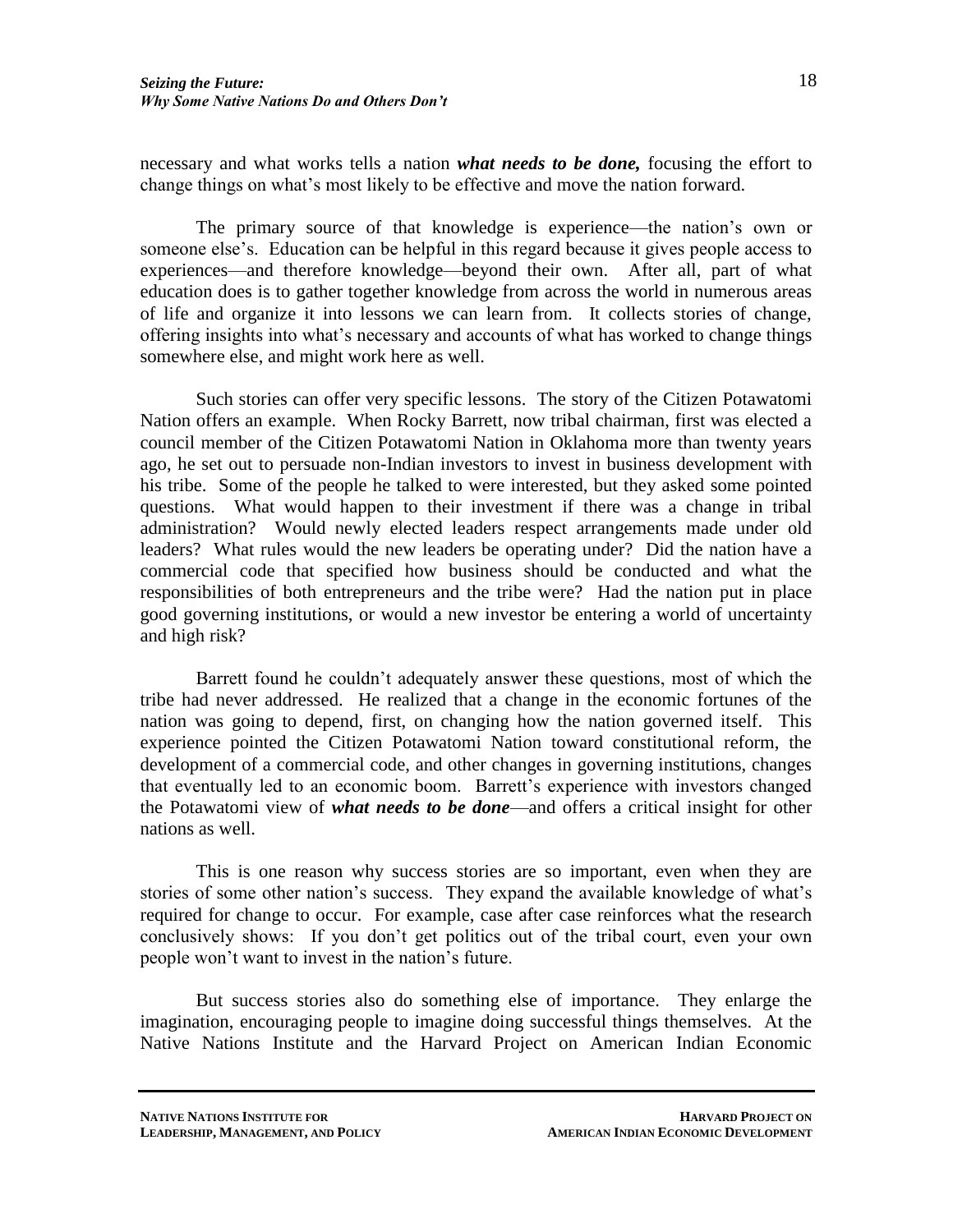Development, one of the key things we do in our research and in our executive education programs is learn the stories of how this American Indian nation or that First Nation solved a problem or charted a new path or broke away from dependency, and then tell it to others. The response we get from other indigenous nations is often along the lines of "tell us more about how they did that. Maybe we can do something like it." Such stories encourage people to imagine themselves seizing the future and shaping it to their own designs—a critical step toward action.

Of course the community's own experience also can be a critical source of knowledge and perception. If a community has built a track record of success at doing what needs to be done—if it has succeeded in changing even small things—then citizens are likely to have confidence in the nation's ability to respond effectively to the challenges it faces. They are more likely to believe that *we can change things* and to take action when the situation demands it. This is in part the Apache story.

On the other hand, the experience of repeated failure, of being beaten down over an extended period of time, can undermine a people's confidence and destroy their sense of efficacy. It can put a society into a survival mode instead of a change mode, making it difficult to believe that *things can be different* or to imagine that *we can change things,* even when they may know very well *what needs to be done.* If people have been slapped down every time they have tried to take control of their situation, they may give up and simply try to cope.

Individual knowledge and experience may matter as well, and in much the same way. If significant numbers of citizens have experience in the private-sector job market, in the military, or in college or university, they may have both transferable knowledge about what's required for change to occur and more of a "can-do" attitude toward the tasks at hand. They have had to depend on their own resourcefulness and performance to move ahead and get things done. The more such people there are in the community, the more likely that the population as a whole will be inclined to be proactive in dealing with problems, to imagine that *we can change things,* that the nation itself can fix what needs to be fixed, and to know *what needs to be done.*

## **Leadership**

Leadership is the secret weapon in seizing the future. Circumstances may be daunting, the culture of dependency may be deeply entrenched, knowledge may be lacking and experience discouraging, but powerful and persuasive leaders may still be able to turn things around. They often do so, in effect, by retelling the story of the nation in new ways, persuading people to act. A new story can lead to moments when people say or feel, "ah, right, *that's* what it's all about" or "*that's* what we need to do" or "you're right—*we're* the ones who need to change things. We can't wait around any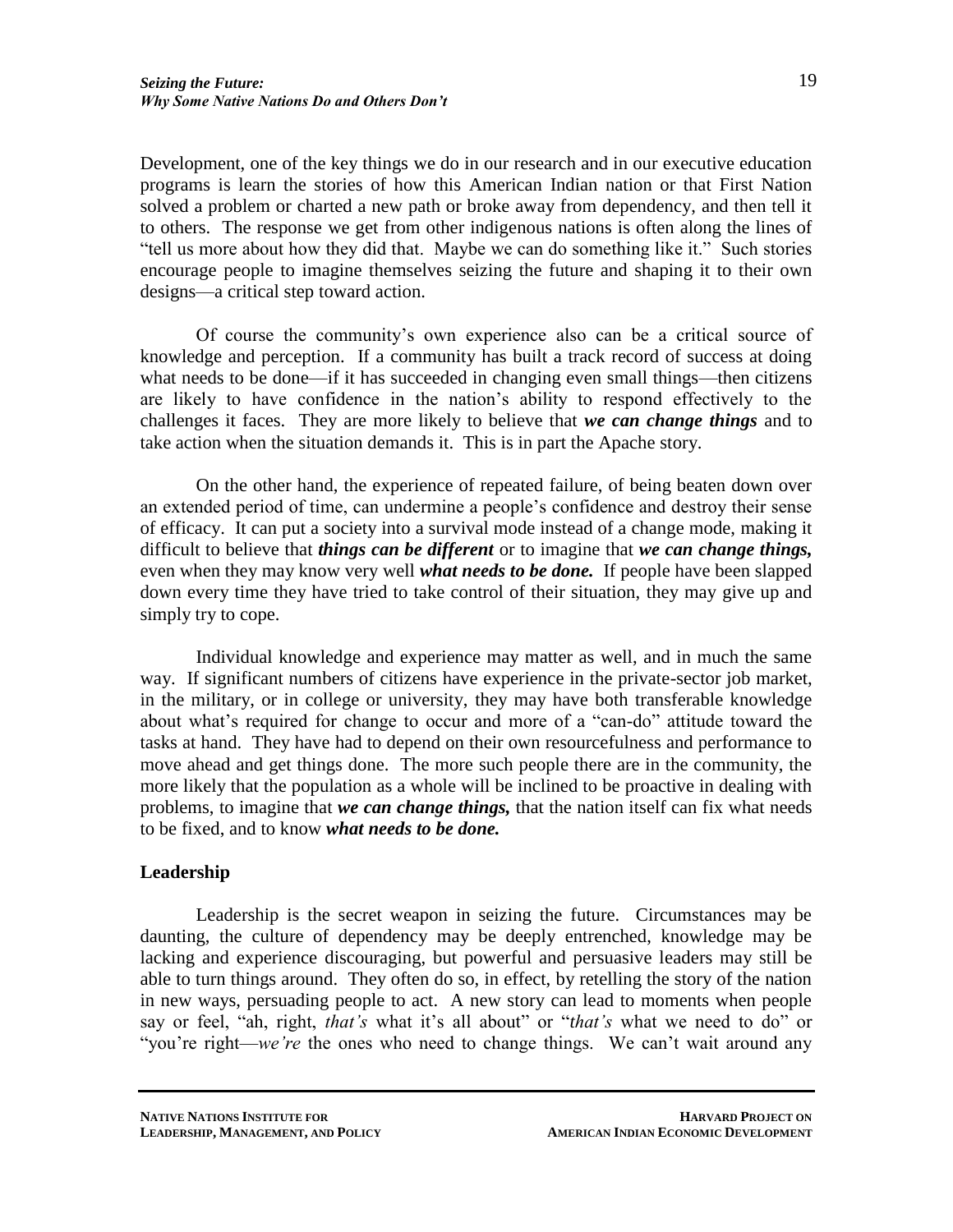more. It's *our* responsibility." They also can use their positions to propose new courses of action.<sup>17</sup>

This retelling of the story and offering of strategic proposals—this is why things are the way they are, we can change them, here's what we need to do—can be crucial, compensating for other obstacles in the path of mobilization. By telling the story in new ways, by reinterpreting the past, by introducing new knowledge or other people's experiences, by challenging community assumptions, by proposing action, leaders can convince people that *something is wrong* but also that *things can be different* and that *it's up to us to change things.* They can help them overcome a lack of confidence, inspiring them to see themselves as capable, as believing that *we can change things.* They can initiate a change in beliefs, values, and preferences, articulating and promoting a new way of thinking about the world, moving people closer to action. They can identify *what needs to be done,* focusing discussion and energy on the critical tasks involved in change. Perhaps most important, leaders can encourage the community to *decide to act.*

Writing about leadership in organizations, Hargrove describes this sort of leadership as "transformative": it creates new missions, alters norms, and reinterprets the ideas that lie at the heart of the organization.<sup>18</sup> As the story we told earlier about Rocky Barrett and the Citizen Potawatomi Nation suggests, much of this sort of leadership comes from elected officials. Barrett identified a course of action that was more likely to yield positive results and urged the nation to follow that course. Grand Chief Mike Mitchell of the Mohawk Council at Akwesasne made his council members contribute money to a pot whenever they used words that referred to the colonial system, such as "reserve" instead of "territory," or "band" instead of "First Nation." He wanted his whole government to learn to think in new, more independent ways, to view their tasks in terms of nation building. Longtime White Mountain Apache tribal chairman Ronnie Lupe once said that what his tribe needed was "extraordinary persons," capable of walking at the same time "in both the Wall Street way and the Apache way."<sup>19</sup> His statement not only articulated a specific need for diverse skills, but legitimated a combination that many people might have found incongruous. Yet Chairman Lupe's admonition reflected Apache history and culture: a deep history of national solidarity

 $\overline{a}$ <sup>17</sup> Erwin Hargrove (1989, p. 79) argues that one of the tasks of creative leadership is "to provide plausible" strategies of action in an ambiguous environment." Studies of social movements also indicate that leaders with wide experience in collective action are a crucial strategic and tactical resource when it comes to initiating change. They can offer interpretations and open up possibilities that leaders with less diverse experience might not have seen. See Ganz (2001) and Voss and Sherman (2001).

<sup>18</sup> Hargrove (1989, pp. 66-67).

<sup>&</sup>lt;sup>19</sup> Introductory remarks, National Executive Education Program for Native American Leadership seminar, Northern Arizona University, Flagstaff, Arizona, June 14, 1990.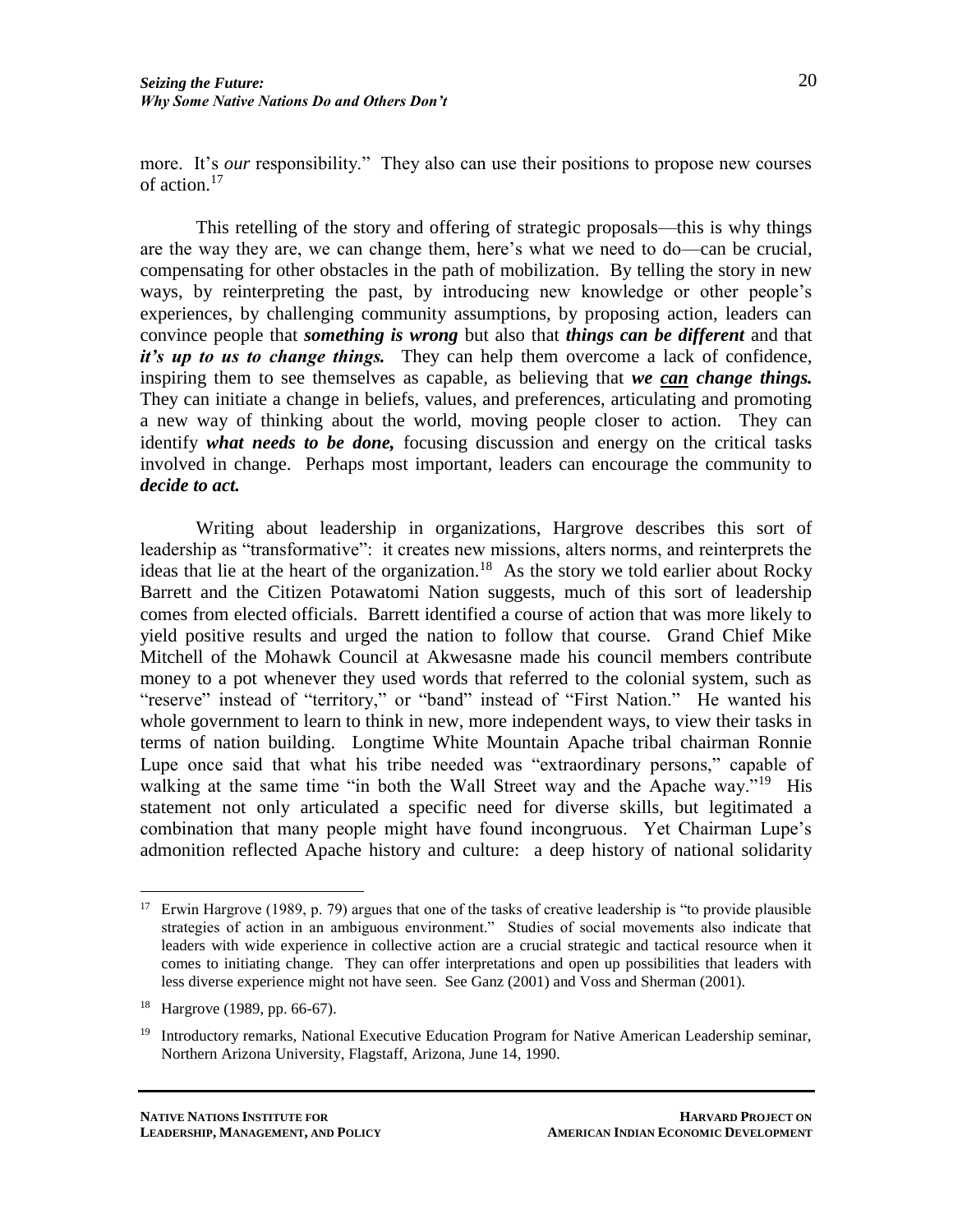and cultural receptivity to economic change that had allowed the Apache to stand as a nation and block the northern advance of the Spanish centuries earlier.<sup>20</sup> Part of what he was saying to his people was that these two ways of thinking and acting have in the past worked together for the Apache and could work together again now. To combine them was not a loss, but a gain; not cultural capitulation, but deeply Apache. He, like Chief Mitchell, was asking his people to look at the world and at *what needs to be done* as a proactive challenge to action.

On another Apache reservation, long crippled by political factionalism and infighting, a newly elected tribal chairwoman recently has made clear her intention to ignore the divisions that have immobilized the tribe over the last two decades and build new bridges among her own people. Along with several other new council members, she has set out to create a different political environment in which what matters is not who proposed an idea or who voted for whom, but what will move the tribe forward. In her words and actions, she is demonstrating the behavior she feels is needed and articulating an idea of *what needs to be done* if things are going to change. She is trying to overcome the things that have prevented her nation from taking the actions it needs to take.

But while elected leaders often may do the things we're talking about here, they're not the only ones who can take leadership roles. Leadership that leads to change, that moves a nation from sitting still to seizing the future, can come from almost anywhere. It was not only elected leaders who initiated constitutional reform on the Northern Cheyenne Reservation in Montana. It was a group of people—mostly women, some elected, some not—who decided they had had enough of poverty, of government crippled by factional politics, of failed initiatives. They took the challenge of change seriously. They became actively engaged in initiatives to reform the constitution, from generating ideas to arranging community meetings to campaigning for the proposed changes that were about to be voted on. They paid particular attention to the importance of strengthening the nation's judicial system and providing for a separation of powers, seeing this as the keystone piece of the entire process. Person by person, they built a constituency for change. While the story at Northern Cheyenne is still being written, this mixture of community people and elected leadership who stood up for change has already had an effect on day-to-day life.

Sometimes leadership comes almost entirely from the grassroots. On the Pine Ridge Sioux Reservation in South Dakota, well-known as one of the poorest places in the United States, leadership for change is coming from the owners of small businesses: citizen entrepreneurs who have decided to rebuild the reservation economy, job by job, business by business, and are fighting for the changes in government necessary for selfdetermination and prosperity. They successfully challenged a tribal legislative measure

 $20$  Cornell and Kalt (1995).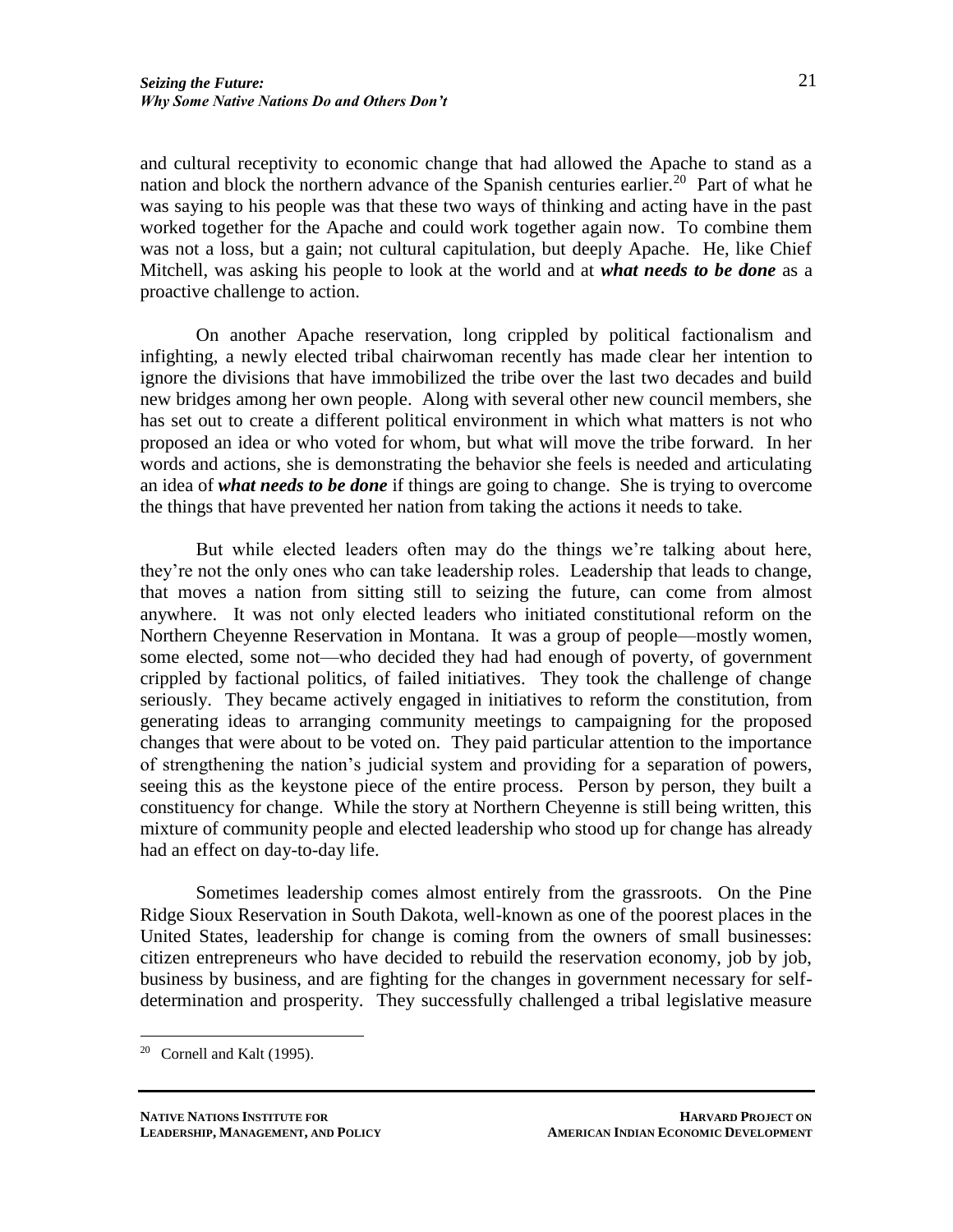that would have made it more difficult for tribal citizens to go into business, are promoting constitutional reforms designed to bring more stability to tribal government, and have become a leading force in the effort to set up a more capable and less politicized tribal court. In effect, they are rewriting the story of Pine Ridge, and a lot of people are paying attention, including the tribal council, which is looking more closely at constitutional reform. Articles in national Indian media have noticed and are beginning to repeat the story: Pine Ridge is a place where innovative things can happen, jobs are being created, and change is coming.<sup>21</sup>

When the Cherokee Nation of Oklahoma undertook a major reform of the tribal constitution, the elected leadership organized participation by people throughout the community. But once the community became involved, the focus of the effort changed. Community people felt the effort did not go far enough: they had a more comprehensive idea of *what needs to be done,* and exercised leadership in making it happen.

The lesson is an important one: anyone can begin to tell the story in new ways, propose strategies for change, and alter the pattern of inaction. Ideally, the process will involve elected leadership; after all, they usually hold positions of influence and power and may be able to make things happen quickly. But seizing the future can begin anywhere in a community, and anyone can be a leader in that process.

# **VIII. PRACTICAL STEPS TOWARD A NEW STORY**

As the discussion of leadership suggests, these four factors—situations, culture, knowledge, leadership—are interrelated. What happens in one area may affect the others. We've already pointed out how leadership may overcome fatalism in the face of a discouraging situation, or reinterpret experience in ways that give people new confidence in themselves and their ability to change things. We've also pointed out how new knowledge—including knowledge of other peoples' experiences and of what other nations have done—can change a nation's perceptions of what is possible or of what is needed. Similarly, a new situation can change people's views of the world, encouraging them to take actions they did not previously think possible. In other words, it is not necessary to get all four of these "right" for effective action to occur. The path to action can start anywhere. The task is to get the story right, to move a people from believing things are fine or cannot be changed to understanding what needs to be done and seeing themselves as capable of doing it.

If a nation, or its people, or its leaders want to find a path toward action, are there practical steps the nation—or its citizens—can take? We end this study by examining

<sup>&</sup>lt;sup>21</sup> See, for example, Melmer (2002a, 2002b), Record (2003).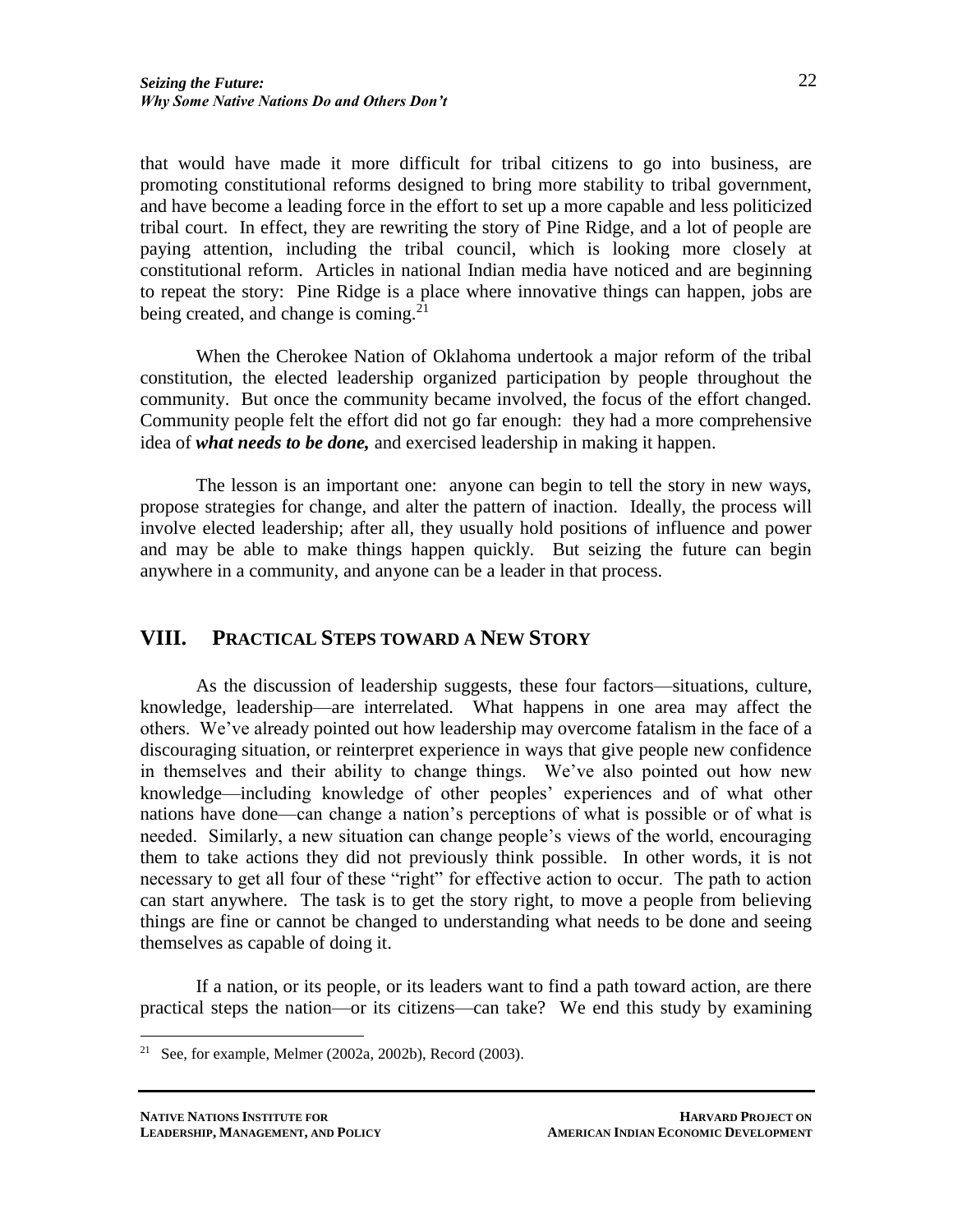some of the things that may be done in the areas of situations, culture, knowledge, and leadership to support seizing the future.

#### **Changing the Situation**

Changing the external situation that a Native Nation faces is a daunting prospect, since the much larger nations of Canada and the United States in which Native Nations are embedded have tended for centuries to be the ones imposing their wills on Native peoples and communities. Yet we see many instances in which proactive efforts of Native nations are put to work effectively to influence economic conditions around them, relations with neighboring communities, and even federal law and policy.

Consider the prospect of changing federal, provincial, or state law and policy. There are impressive examples of Native nations using the alternative tools of litigation and negotiation to change the external laws and policies that impinge upon them. The use of courtroom litigation is a particularly high-stakes strategy that can firm up a Native nation's rights to self-rule but also risks the Native nation's money and rights, and even the rights of other Native nations when negative rulings establish precedent for all. Litigation is inherently a game of knowing "when to hold 'em and when to fold 'em."

We believe there is a trend toward the use of government-to-government negotiations as preferred means for attacking external legal and political situations that hold a Native nation back. Certainly, the recent spate of land and treaty negotiations in Canada have been used by affected First Nations to expand both the recognition and effective scope of their self-rule—as in the cases of the Yukon and Nisga'a treaties. As the treaty process has demonstrated for so many First Nations, however, *negotiating* and *successfully negotiating* are two different things. The latter hinges critically on the ability of a First Nation to hold its own "at the table."

This requires much more than resolve and courage. It entails building up the Native nation's expertise and management capabilities in the area of concern so that the nation can be as well-armed with information and experience as the non-Native government or other institution with which it negotiates. Membertou's noted efforts at both self-rule and economic development, for example, must be credited, in part at least, to experience and expertise. In the U.S., numerous instances—from the Swinomish in Washington establishing joint land use planning and permitting with its neighboring government to the Columbia River Indian Tribal Fish Commission's powerful role in salmon recovery<sup>22</sup>—out-administering, out-computing, and out-documenting non-Native counterparts have put the winning cards in Native communities' hands.

<sup>22</sup> http://www.ksg.harvard.edu/hpaied/hn\_main.htm.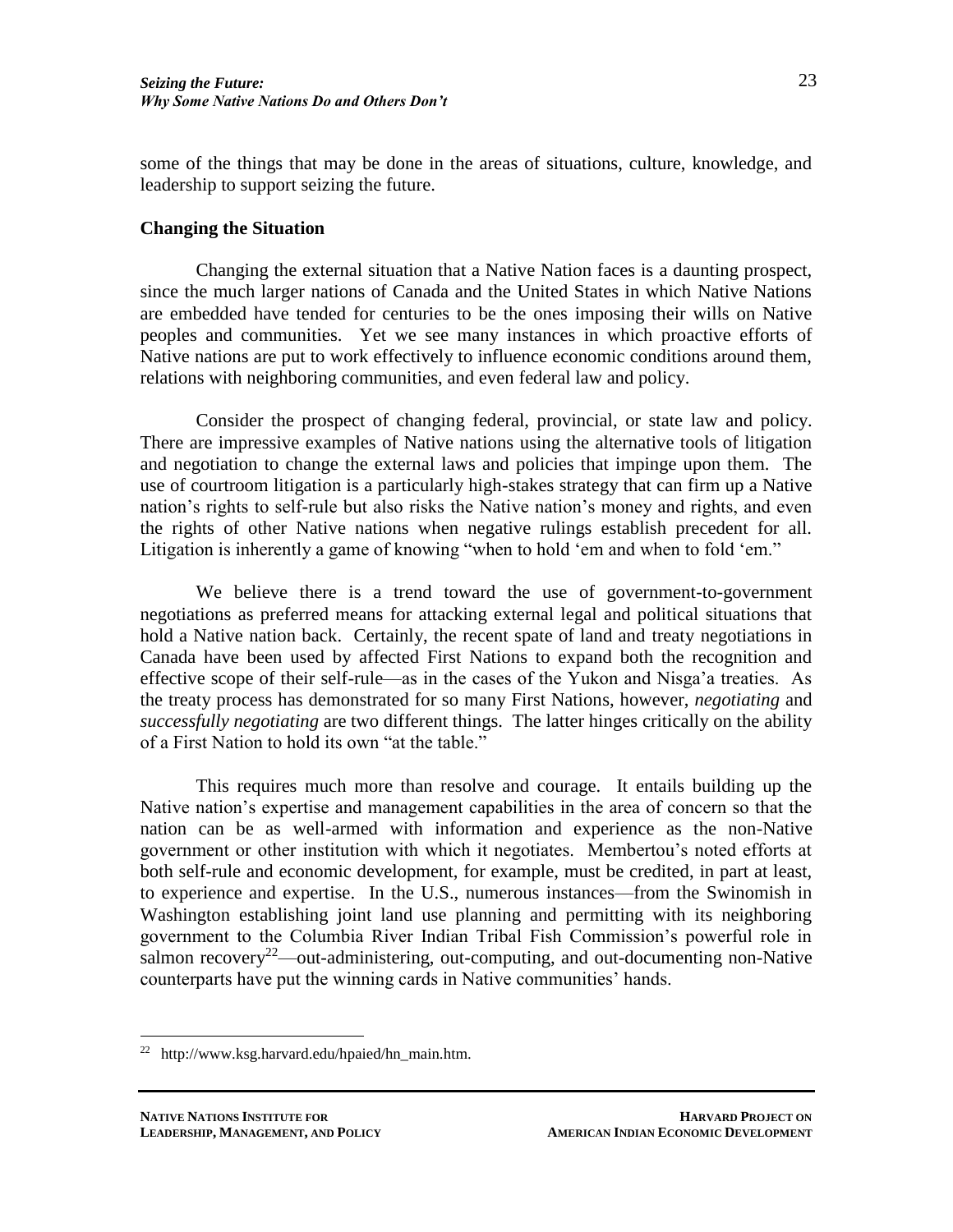In a related vein, at the frontier of the efforts of a growing number of Native nations to change the external conditions they face are their investments in media and public relations. Asserting one's nationhood reasonably means continuing to present the nation as a *nation*. The economic, political, and social linkages between Native nations and their neighbors are critical and are ignored at the Native nation's peril. Professional public relations will not cure problems of racism and disrespect for Native nationhood. The progress we find in those dimensions comes largely after the Native nation has seized its future and gone well down the path of nation building.<sup>23</sup> But planting the seeds of recognition of the economic importance, social presence, and nationhood status of the Native nation promotes the sense that the nation is for real.

The foregoing components of strategies for changing external circumstances follow from the observation that being treated like a nation requires acting like a nation in intergovernmental and inter-community affairs. A side benefit of such strategies is that acting like a nation vis-à-vis the external situation spills over into internal, withincommunity conditions, changing internal attitudes and self-perceptions. Perhaps such perceptions are the most important of all. Too many citizens *and leaders* of First Nations and tribes see their own government through a "grant mentality"; that is, as merely a pipeline whose job it is to land the next grant, find the next project for a ribbon-cutting ceremony, deliver the next federal dollars and programs, and so on. Such sources of support are important, but a central goal of nation building must be to build the sense internally that tribal and First Nations governments *govern*, as well as deliver needed services and support. This change begins in the conscious adoption of a selfdetermination mindset on both large and small scales. From the nation's street signs to its economic systems, this mindset is constantly focused on "how *we* can solve that problem," rather than on "how we can get that other government to solve that problem for us."

### **Building on Culture**

 $\overline{a}$ 

Harnessing shared history and values in the service of today's nation-building battles is critical. Some of this we have emphasized above: Designing successful First Nation and tribal governance systems requires assiduous attention to questions of cultural match. It is clear that a "one size fits all" approach is neither necessary nor effective when it comes to governance forms and management systems.<sup>24</sup> The range of forms of successful governance in Native America ranges from "textbook" parliamentary democracy (as at Membertou and Flathead), to "textbook" tri-cameral systems (as at Osoyoos and Oklahoma Cherokee) to traditional theocracy (as at Cochiti Pueblo in New Mexico) to mixtures of traditional and new structures (as among a number of the

<sup>&</sup>lt;sup>23</sup> See, for example the case of Grande Ronde at http://www.ksg.harvard.edu/hpaied/hn\_main.htm.

<sup>24</sup> See, for example, Cornell and Kalt (1992, 1995, 1997b, 2000, 2003)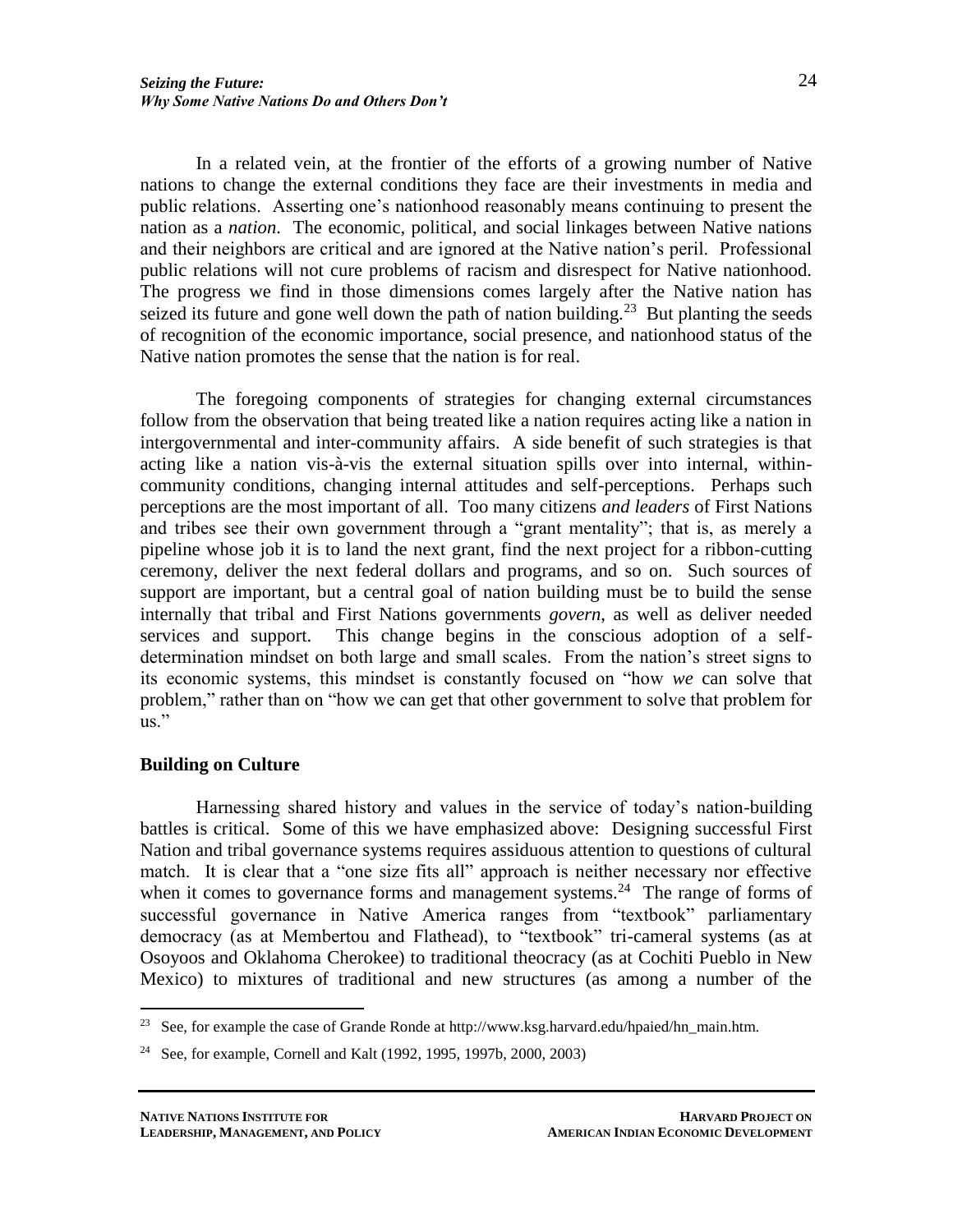Iroquoian tribes and First Nations and at Navajo). Similarly, we see sustained economic development under alternative forms, ranging from the strong private sector economy at Flathead to the development of nation-owned enterprises at Mississippi Choctaw and Membertou.

This room for diversity means that effective nation building does not necessarily mean having to change a community's culture. The secret is tapping into that culture and tying nation-building efforts to it. In part, this requires knowledge of the culture, particularly as it relates to norms of power, authority, and consent. To some extent, that knowledge may come from study and investigation, but much of culture is simply lifeways that are lived, not read about. Injecting into decisionmaking the community's values, expectations, and norms as to how things should be run, what kinds of things the community ought to take on, and how decisions are legitimately made requires selfconfidence. While the self-confident nation can turn appropriately to outsiders for knowledge and advice (see below), it does not run to outsiders to make strategic decisions affecting the direction the nation takes. To do so raises the risk that the subtleties of culture—having to do with everything from respect for tradition to gender roles—will be lost. This in turn increases the chances of crafting institutions and making decisions that the community fails to respect or view as its own.

It would be naïve romanticism to pretend that heeding the edicts of one's own culture is easy. First, historic cultures have changed substantially over the last century or more. Second, contemporary Native communities are commonly places of extreme cultural diversity, ranging from elders with knowledge of history and language to teenagers bombarded by the messages of modern media. Amidst such diversity, however, there often reside elements of shared identity and history and, in many cases, common—if often changed—understandings of how things should be done. These can bring powerful resonance to the term "we" when asserting the nation's rights of selfgovernance, turning otherwise diverse cultures toward common ends.

## **Acquiring Knowledge**

Many nations that assert their independence, bootstrap themselves up the development ladder, and build sustained social, political, and cultural systems do so under decisive leadership. At the same time, decisive and motivating leadership can often lead a nation enthusiastically down a path toward stagnation and even calamity. What makes the difference?

Leaders who can garner the support of their communities and mobilize them to action have a responsibility to know what they are doing. If they are to move their nations toward prosperity and solidarity, they must know how to actually get the job done. Unfortunately, few Native leaders have had prior opportunities to learn answers to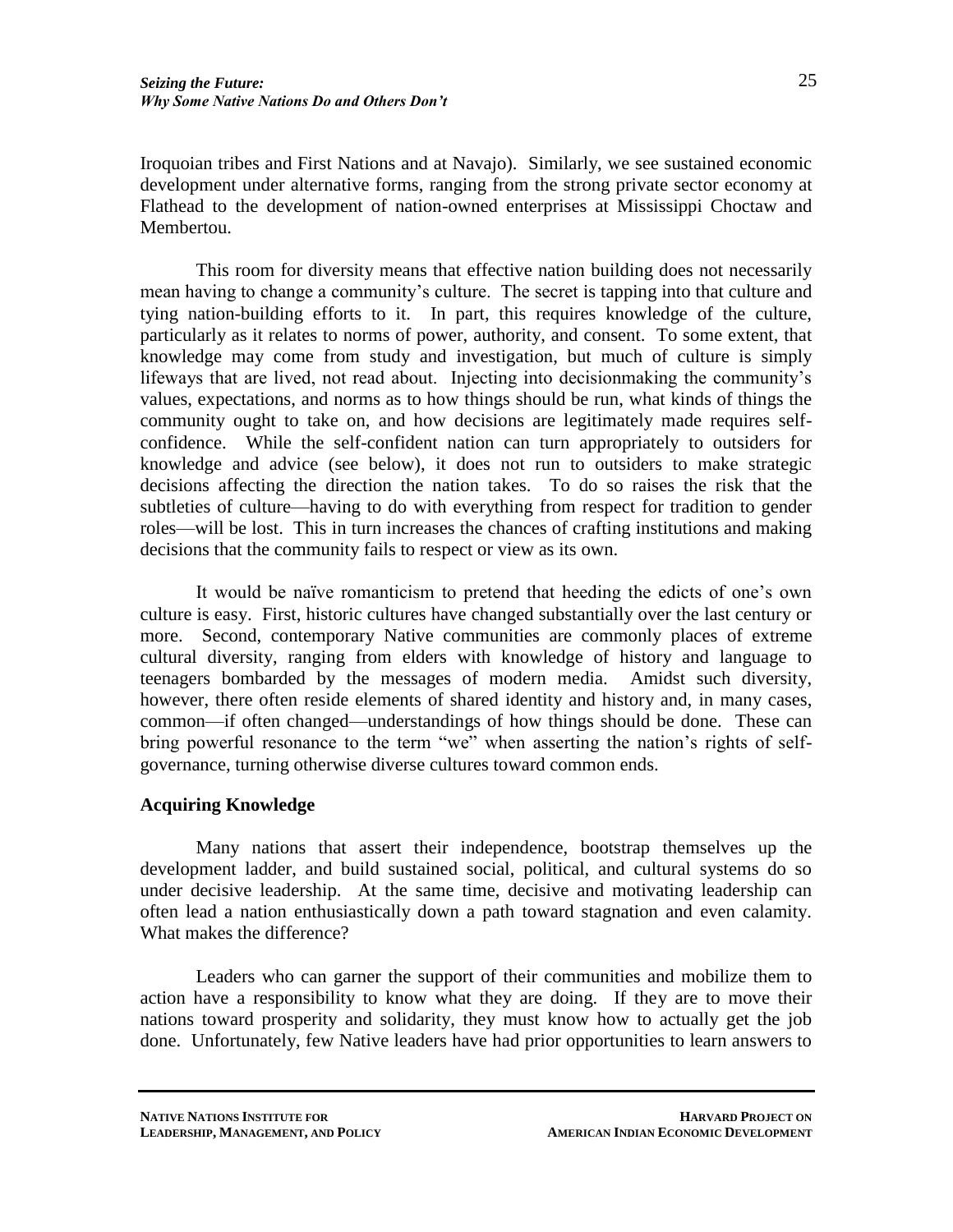such questions as: "How do we set up an effective and culturally matched administration?" "How should businesses be run?" "What are effective approaches to intergovernmental relations with the federal government?" "What does the law say about this problem?" "What economic strategies will work for a community of this size?"

Several strategies are available for expanding the knowledge First Nations have to work with when they take on the challenges of nation building. Learning from others, for example, can be particularly effective. A nation can learn more about what is working and what is not from visiting other nations in similar situations. There are also formal programs of executive education—from aboriginal leadership institutes to executive business programs to Native nations governance and management programs—provide learning opportunities for leaders, officials, and managers. Then, too, self-determined nations can bring in expertise from other cultures—employees, managers, consultants and then manage them instead of being managed by them. It is a shared trait of those Native nations that are successfully charting their own courses that, while they prefer to rely on their own citizens, "we hire the best people available." Such nations are clear that they are hiring expertise but that decisionmaking ultimately lies in their own hands

Of course the need for knowledge goes beyond technical expertise. Effective Native nations also invest in building the community's knowledge of itself, its history, its culture, and its status as a nation. Thus, for example, we see Native nations investing in language revitalization, or requiring all national employees—Native and non-Native—to take courses in *that nation's* civics and history, or finding innovative ways to involve elders and spiritual leaders with children and their families and with the national government and schools.<sup>25</sup>

### **Exercising Leadership**

There is probably no other problem so vexing for nations around the world as that of finding and empowering effective leadership. Yet leadership is critical to building self-determined, self-sustaining nations. The act of seizing the future and embarking on a strategy of nation building entails numerous roles for leaders. They are educators, decision makers, managers, strategists, consensus builders, and inspirers. Moreover, the mix and mode of these various roles is culturally dependent. In one culture, legitimate leadership may require forceful decisionmaking, while in another, the leader must be focused on organizing community dialogue so that agreement emerges.

The tasks of Native leaders in nation building are innumerable—from negotiating with federal officials to the responsibility for educating themselves on the tools they need for today's battles, from living the exemplary life within the community's culture to

<sup>25</sup> http://www.ksg.harvard.edu/hpaied/hn\_main.htm.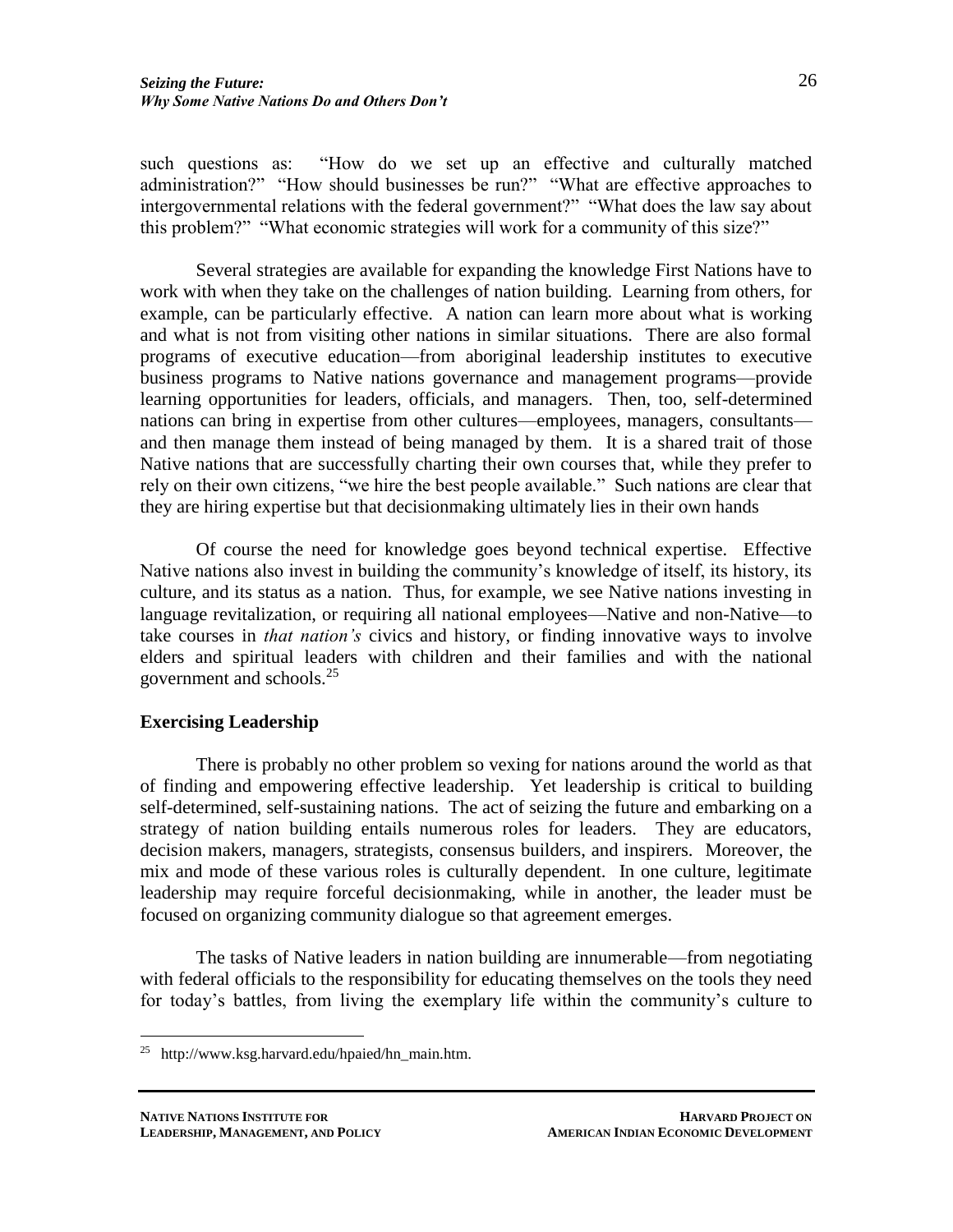understanding business and finance. But among the numerous roles of leaders of nations that effectively seize their futures, perhaps none needs more emphasis than that of *educator*. As we have stressed above, the turnaround for many nations starts with the teaching of a new story about itself: a story of capable self-rule. This story is told in words and deeds, and it can emerge from any quarter. It is the catchy, culturally congruent linking by the Apache leader of his heritage of successful economic adaptation when the Spanish invaded almost 500 years ago to doing things "the Wall Street way" today. It is the repainting of stop signs at Membertou. It is the leader of a nation who reminds her people that dependency is not among their traditional values.

This new story must be told not only by elected leadership but by all those wishing to take responsibility for the nation's future. It must be told by political leaders, spiritual leaders, education leaders, business leaders, youth leaders, program managers, and elders. It is a new way of looking at the world, at the nation's place within it, and at the people's role in nation building. Leadership is telling that story.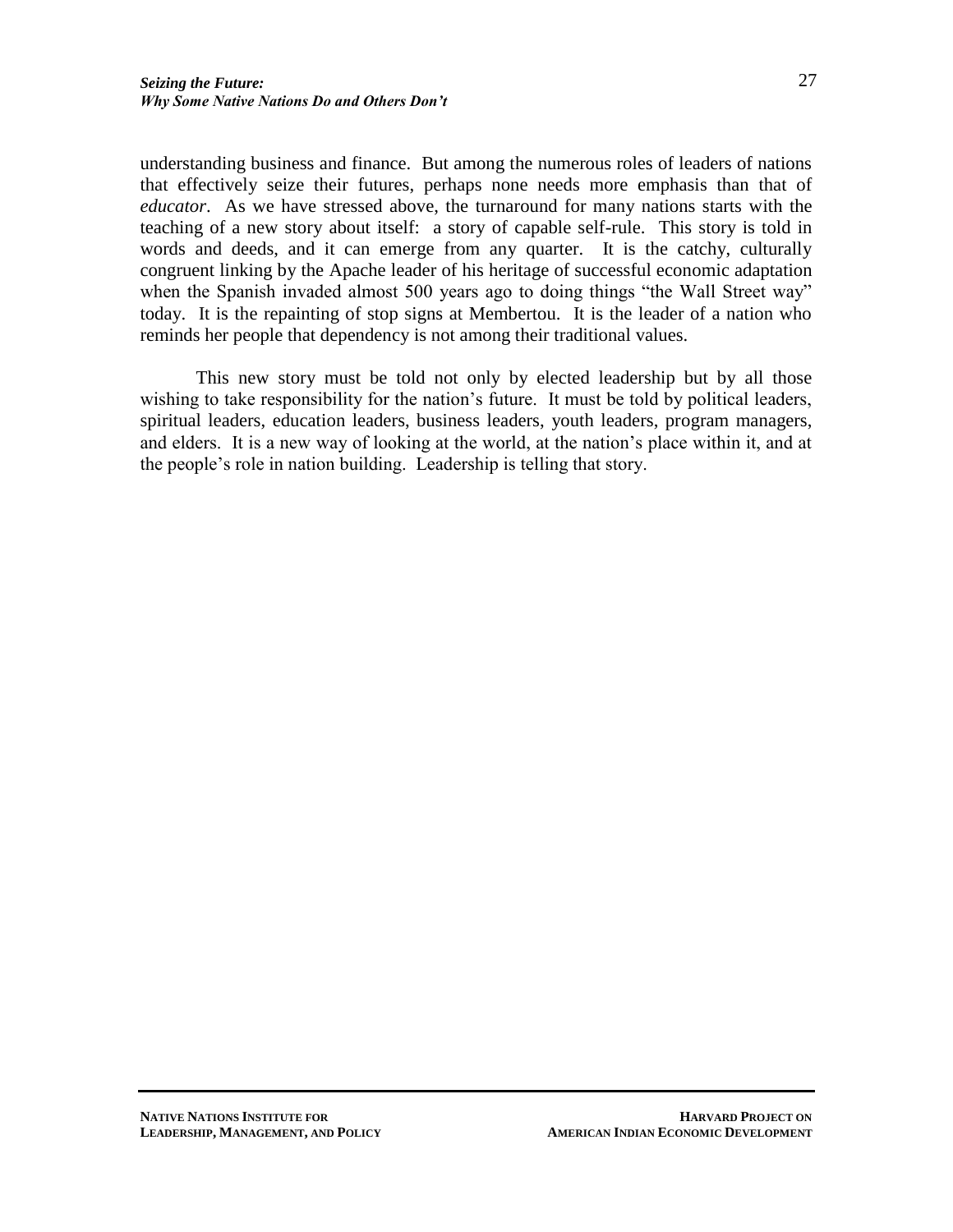#### **References**

- Benford, Robert D., and David A. Snow. 2000. "Framing Processes and Social Movements: An Overview and Assessment." *Annual Review of Sociology,* 26: 611-39.
- Cornell, Stephen. 1988. *The Return of the Native: American Indian Political Resurgence.* New York: Oxford University Press.
- Cornell, Stephen, and Joseph P. Kalt. 1992. "Reloading the Dice: Improving the Chances for Economic Development on American Indian Reservations." In *What Can Tribes Do? Strategies and Institutions in American Indian Economic Development*, ed. Stephen Cornell and Joseph P. Kalt. Los Angeles: American Indian Studies Center, UCLA. Pp. 1-59.
- -----. 1995. "Where Does Economic Development Really Come From? Constitutional Rule among the Contemporary Sioux and Apache." *Economic Inquiry* 33 (July): 402-26.
- -----. 1997a. "Cultural Evolution and Constitutional Public Choice: Institutional Diversity and Economic Performance on American Indian Reservations." In *Uncertainty and Evolution in Economics: Essays in Honor of Armen A. Alchian*, ed. John Lott. London and New York: Routledge. Pp. 116-42.
- -----. 1997b. "Successful Economic Development and Heterogeneity of Governmental Form on American Indian Reservations." In *Getting Good Government: Capacity Building in the Public Sectors of Developing Countries*, ed. Merilee S. Grindle. Cambridge: Harvard Institute for International Development. Pp. 257-96.
- -----. 1998. "Sovereignty and Nation-Building: The Development Challenge in Indian Country Today." *American Indian Culture and Research Journal* 22, no. 3: 187- 214.
- -----. 2000. "Where's the Glue: Institutional and Cultural Foundations of American Indian Economic Development." *Journal of Socio-Economics* 29: 443-70.
- -----. 2003. "Alaska Native Self-Government and Service Delivery: What Works?" Joint Occasional Papers in Native Affairs, no. 2003-01. Native Nations Institute, The University of Arizona, and Harvard Project on American Indian Economic Development, Harvard University.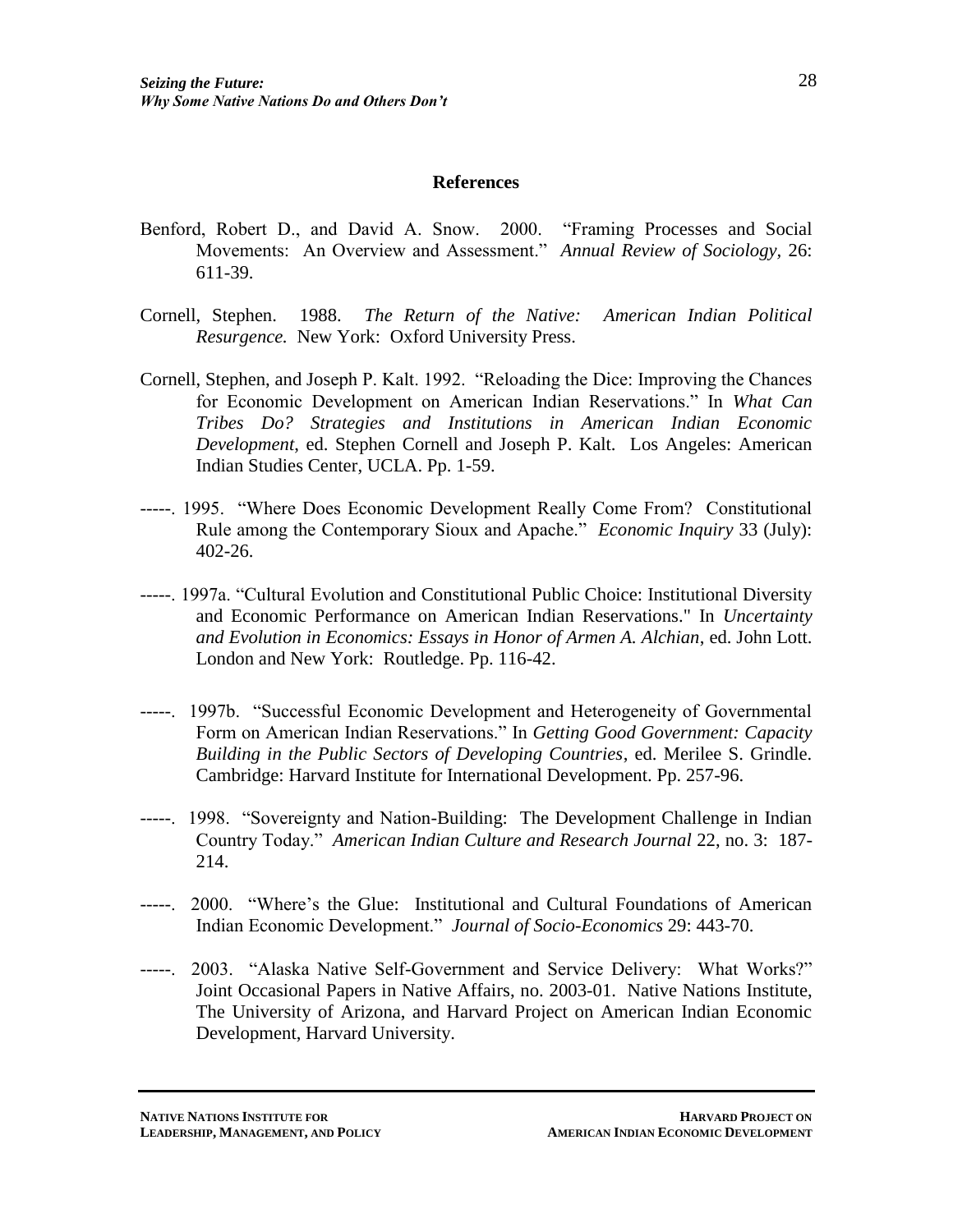- Edwards, Bob, and John D. McCarthy. 2004. "Resources and Social Movement Mobilization." In *The Blackwell Companion to Social Movements,* edited by David A. Snow, Sarah Soule, and Hanspeter Kriesi. Malden and Oxford: Blackwell.
- Ferrara, Peter J. 1998. *The Choctaw Revolution: Lessons for Federal Indian Policy*. Washington: Americans for Tax Reform Foundation.
- Fligstein, Neil. 1991. "The Structural Transformation of American Industry: An Institutional Account of the Causes of Diversification in the Largest Firms, 1919- 1979." In *The New Institutionalism in Organizational Analysis,* ed. Walter W. Powell and Paul J. DiMaggio. Chicago: University of Chicago Press. Pp. 311- 36.
- Gamson, William A. 1975. *The Strategy of Social Protest.* Homewood, Illinois: Dorsey Press.
- -----. 1992. "The Social Psychology of Collective Action." In *Frontiers of Social Movement Theory,* ed. Aldon D. Morris and Carol McClurg Mueller. New Haven: Yale University Press. Pp. 53-76.
- Gamson, William A., Bruce Fireman, and Steven Rytina. 1982. *Encounters with Unjust Authority.* Homewood, Illinois: Dorsey Press.
- Gamson, William A., and David S. Meyer. 1996. "Framing Political Opportunities." In *Comparative Perspectives on Social Movements: Political Opportunities, Mobilizing Structures, and Cultural Framings,* edited by Doug McAdam, John D. McCarthy, and Mayer N. Zald. New York: Cambridge University Press. Pp. 275-90.
- Ganz, Marshall. 2000. "Resources and Resourcefulness: Strategic Capacity in the Unionization of California Agriculture, 1959-1966." *American Journal of Sociology* 105, no. 4 (January): 1003-62.

Goffman, Erving. 1974. *Frame Analysis.* Cambridge: Harvard University Press.

- Hargrove, Erwin C. 1989. "Two Conceptions of Institutional Leadership." In *Leadership and Politics: New Perspectives in Political Science,* ed. Bryan D. Jones. Lawrence: University Press of Kansas. Pp. 57-83.
- Jorgensen, Miriam. 1997. "Governing Government." Unpublished manuscript, John F. Kennedy School of Government, Harvard University.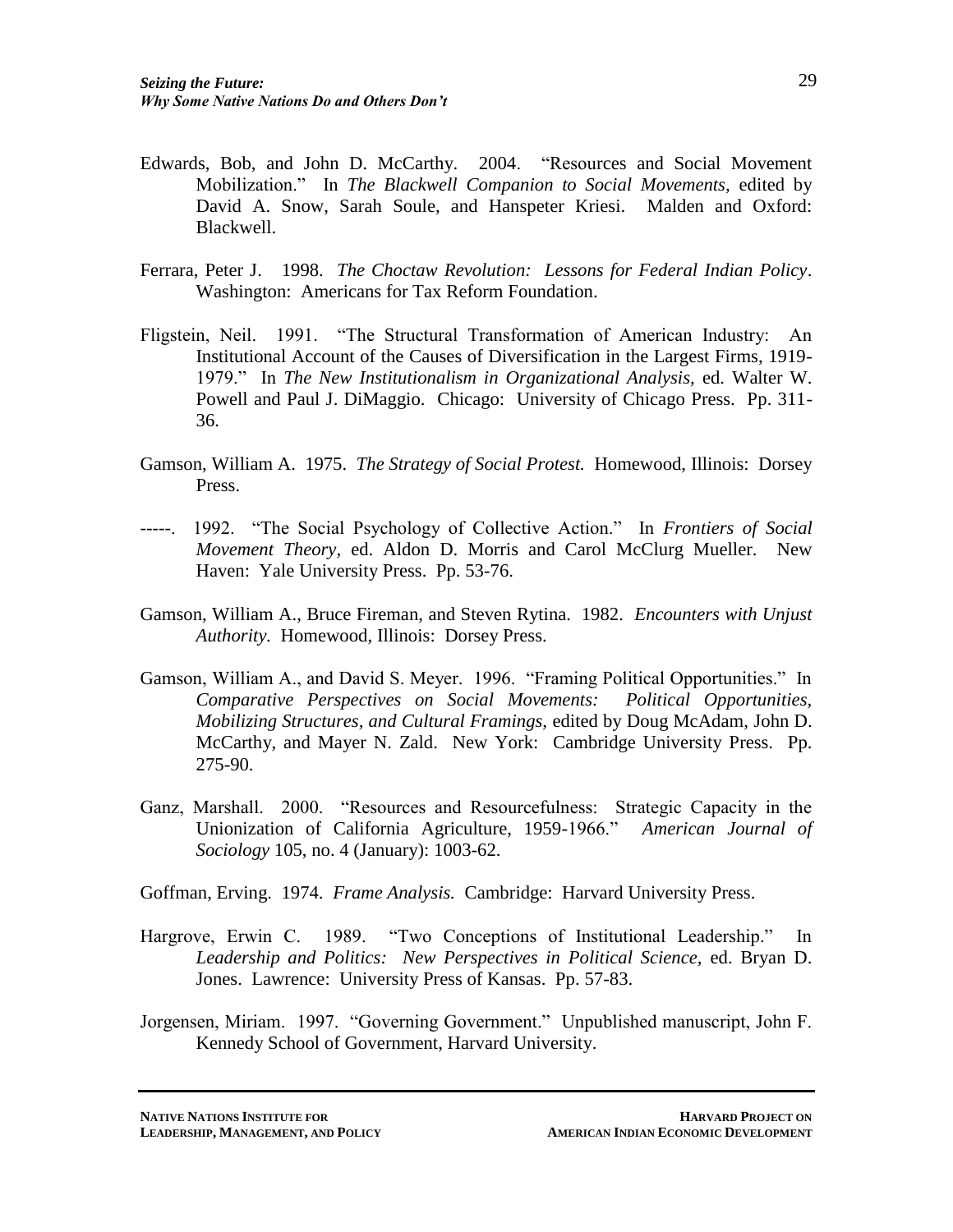- -----. 2000. "Bringing the Background Forward: Evidence from Indian Country on the Social and Cultural Determinants of Economic Development." Unpublished Ph.D. dissertation, John F. Kennedy School of Government, Harvard University.
- Jorgensen, Miriam R., Randall Akee, Cheryl Goodswimmer, and Stephanie Carroll Rainie. Forthcoming. "Understanding First Nations' Development Success: Cross-Site Analysis of Four First Nations in Treaty 8, Alberta."
- Jorgensen, Miriam R., and Jonathan Taylor. 2000. "Patterns of Indian Enterprise Success: A Statistical Analysis of Tribal and Individual Indian Enterprise Performance." Report to the National Congress of American Indians. Cambridge: Harvard Project on American Indian Economic Development, John F. Kennedy School of Government, Harvard University.
- McAdam, Doug. 1982. *Political Process and the Development of Black Insurgency, 1930-1970.* Chicago: University of Chicago Press.
- McAdam, Doug, and Ronnelle Paulsen. 1993. "Specifying the Relationship between Social Ties and Activism." *American Journal of Sociology* 99: 640-67.
- Melmer, David. 2002a. "New business spirit at Pine Ridge." *Indian Country Today,* posted August 02 at http://www.indiancountry.com
- -----. 2002b. "Pine Ridge Revival: Indian entrepreneurs at work." *Indian Country Today,* posted August 20 at http://www.indiancountry.com
- Record, Ian. 2003. "Pine Ridge Renaissance: from the ground up, sovereignty can be real." *Native Americas.* Summer.
- Snow, David A. 2004. "Framing Processes, Ideology, and Discursive Fields." In *The Blackwell Companion to Social Movements,* edited by David A. Snow, Sarah Soule, and Hanspeter Kriesi. Malden and Oxford: Blackwell.
- Snow, David A., and Robert D. Benford. 1992. "Master Frames and Cycles of Protest." In *Frontiers in Social Movement Theory,* edited by Aldon D. Morris and Carol McClurg Mueller. New Haven: Yale University Press. Pp. 133-55.
- Snow, David A., and Pamela Oliver. 1995. "Social Movements and Collective Behavior: Social Psychological Dimensions and Considerations." In *Sociological Perspectives on Social Psychology,* edited by K. Cook, G. Fine, and J. House. Boston: Allyn and Bacon.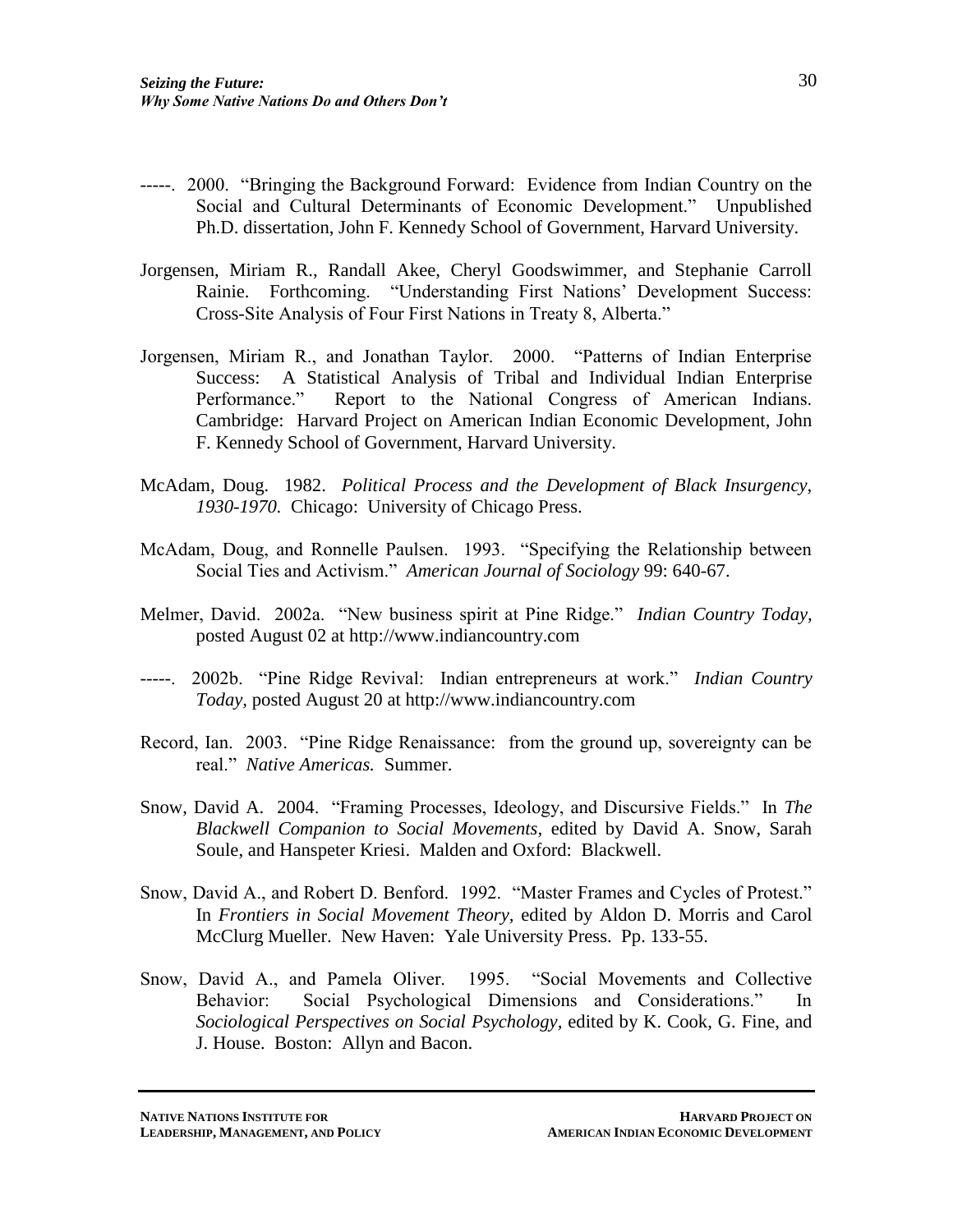- Snow, David A., E. Burke Rochford, Jr., Steven K. Worden, and Robert D. Benford. 1986. "Frame Alignment Processes, Micromobilization, and Movement Participation." *American Sociological Review* 51: 464-81.
- Voss, Kim, and Rachel Sherman. 2000. "Breaking the Iron Law of Oligarchy: Union Revitalization in the American Labor Movement." *American Journal of Sociology* 106, no. 2 (September): 303-49.
- Wintringham, T. H. 1936. *Mutiny: Being a Survey of Mutinies from Spartacus to Invergordon.* London: Stanley Nott.